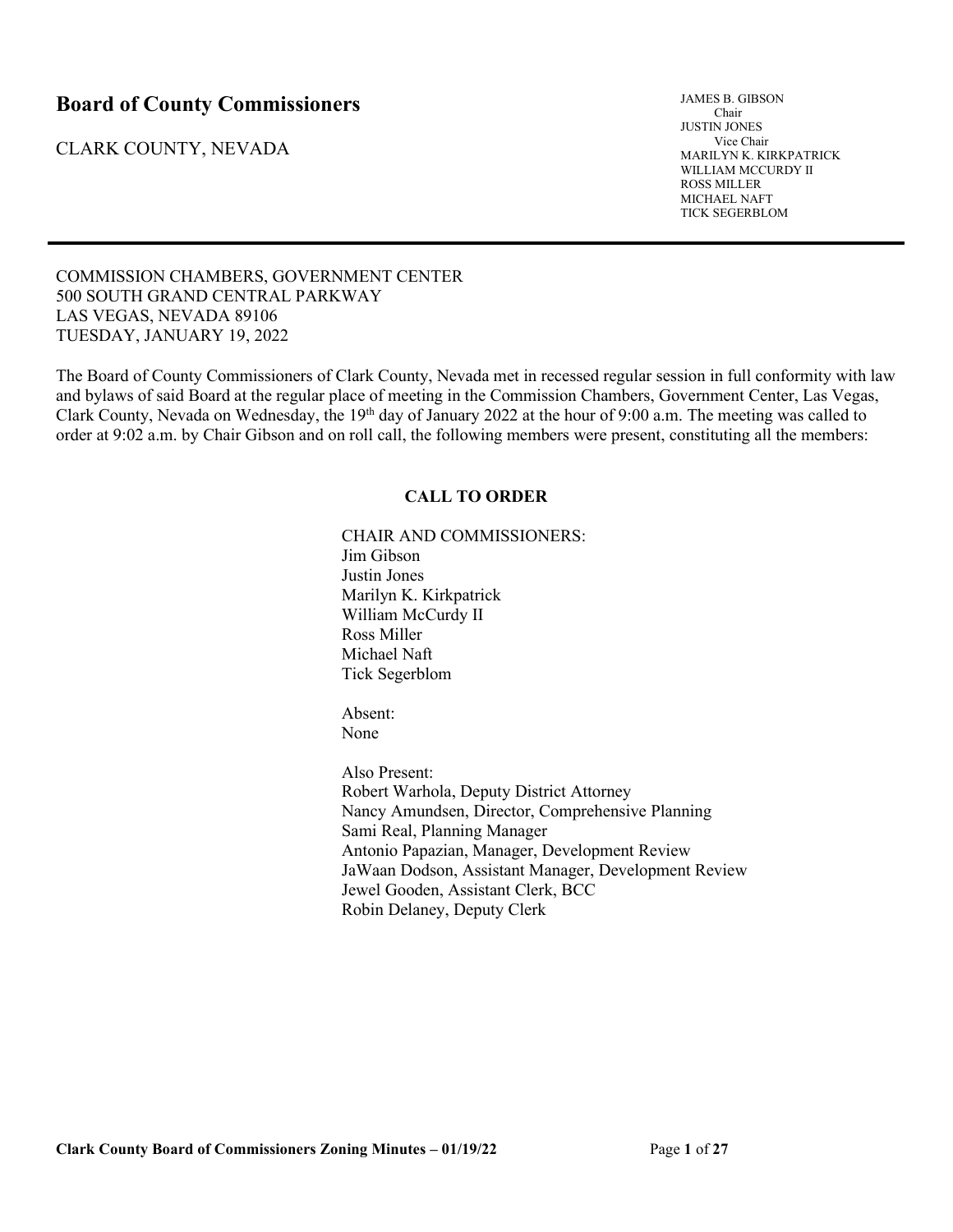| <b>JIM GIBSON</b>                | Good morning. This is the time set for our Zoning and Planning meeting. Uh<br>- the meeting will come to order.                                                                                                                                                                                                                                                                                                                                                                                                                                                                                                                                                                                                                                                                                                                                                                                                                                                                                                                                                                               |
|----------------------------------|-----------------------------------------------------------------------------------------------------------------------------------------------------------------------------------------------------------------------------------------------------------------------------------------------------------------------------------------------------------------------------------------------------------------------------------------------------------------------------------------------------------------------------------------------------------------------------------------------------------------------------------------------------------------------------------------------------------------------------------------------------------------------------------------------------------------------------------------------------------------------------------------------------------------------------------------------------------------------------------------------------------------------------------------------------------------------------------------------|
| <b>ITEM NO. 1 Public Comment</b> |                                                                                                                                                                                                                                                                                                                                                                                                                                                                                                                                                                                                                                                                                                                                                                                                                                                                                                                                                                                                                                                                                               |
| <b>NANCY AMUNDSEN</b>            | Good morning, Commissioners. The first item on the agenda is public<br>comments.                                                                                                                                                                                                                                                                                                                                                                                                                                                                                                                                                                                                                                                                                                                                                                                                                                                                                                                                                                                                              |
| <b>GIBSON</b>                    | Anyone wishing to comment on any item that is on our agenda are to come<br>forward, give us your name, spell your last name, and remember that your<br>comments are limited to three minutes under our rules. The other thing I<br>want-cha-ta do, is tell us what item that you're addressing. Um – yes, $\sin$ ?                                                                                                                                                                                                                                                                                                                                                                                                                                                                                                                                                                                                                                                                                                                                                                            |
| TOM ARNOLD                       | Good morning, Mr. Chairman, Board of County Commissioners. My name is<br>Tom Arnold, A-R-N-O-L-D. I live at Fifty-Four Fifty West Serene Avenue.<br>I'm here for Items Eighteen, Nineteen, and Twenty, and request that we have a<br>public discussion so that we're clear, as we did at the Enterprise Town Board<br>and at the Planning Commission, and that those be pulled from routine items.                                                                                                                                                                                                                                                                                                                                                                                                                                                                                                                                                                                                                                                                                            |
| <b>GIBSON</b>                    | Okay.                                                                                                                                                                                                                                                                                                                                                                                                                                                                                                                                                                                                                                                                                                                                                                                                                                                                                                                                                                                                                                                                                         |
| <b>ARNOLD</b>                    | Thank you.                                                                                                                                                                                                                                                                                                                                                                                                                                                                                                                                                                                                                                                                                                                                                                                                                                                                                                                                                                                                                                                                                    |
| <b>GIBSON</b>                    | We'll do that. You heard that. Anyone else wishing to $-$ uh $-$ make comment<br>at - during this portion of- uh – public comment? There being no one, we'll<br>proceed with the next item on our agenda.                                                                                                                                                                                                                                                                                                                                                                                                                                                                                                                                                                                                                                                                                                                                                                                                                                                                                     |
|                                  | <b>ITEM NO. 2</b> Approval of the Agenda After Considering Requests to Add, Hold, or Delete Items. (For possible action)                                                                                                                                                                                                                                                                                                                                                                                                                                                                                                                                                                                                                                                                                                                                                                                                                                                                                                                                                                      |
| <b>AMUNDSEN</b>                  | The second item on the agenda is the approval of the agenda after considering<br>any additions or deletions of items. Staff has the following request. Hold to the<br>February Second, Twenty Twenty-Two BCC meeting, Item Seven, UC210677,<br>Item Twenty-Three, UC210527. Applicants advised that renotification fees<br>will be required. Item Twenty-Four, UC210645. And with that one, the<br>applicant will be withdrawing without prejudice, Use Permit Number One, and<br>the portion of the design review related to exotic animals, the tiger sanctuary,<br>as shown on plans. Item Twenty-Five, VS210684, Item Twenty-Six,<br>WS210683, and Item Twenty-Seven, TM21500192. Hold to the February<br>Sixteenth, Twenty Twenty-Two BCC meeting. Item Five, ET21400166<br>ZC180659. The above public hearing items are going to be open as a public<br>hearing, and immediately recessed until the dates - date as previously stated.<br>With these deletions, which are Items Five, Seven and Twenty-Three through<br>Twenty-Seven, the agen - agenda stands ready for your approval. |
| <b>GIBSON</b>                    | Thank you.                                                                                                                                                                                                                                                                                                                                                                                                                                                                                                                                                                                                                                                                                                                                                                                                                                                                                                                                                                                                                                                                                    |
| <b>JUSTIN JONES</b>              | Mr. Chairman, with regards to Agenda Item Number Seven, I just to make sure                                                                                                                                                                                                                                                                                                                                                                                                                                                                                                                                                                                                                                                                                                                                                                                                                                                                                                                                                                                                                   |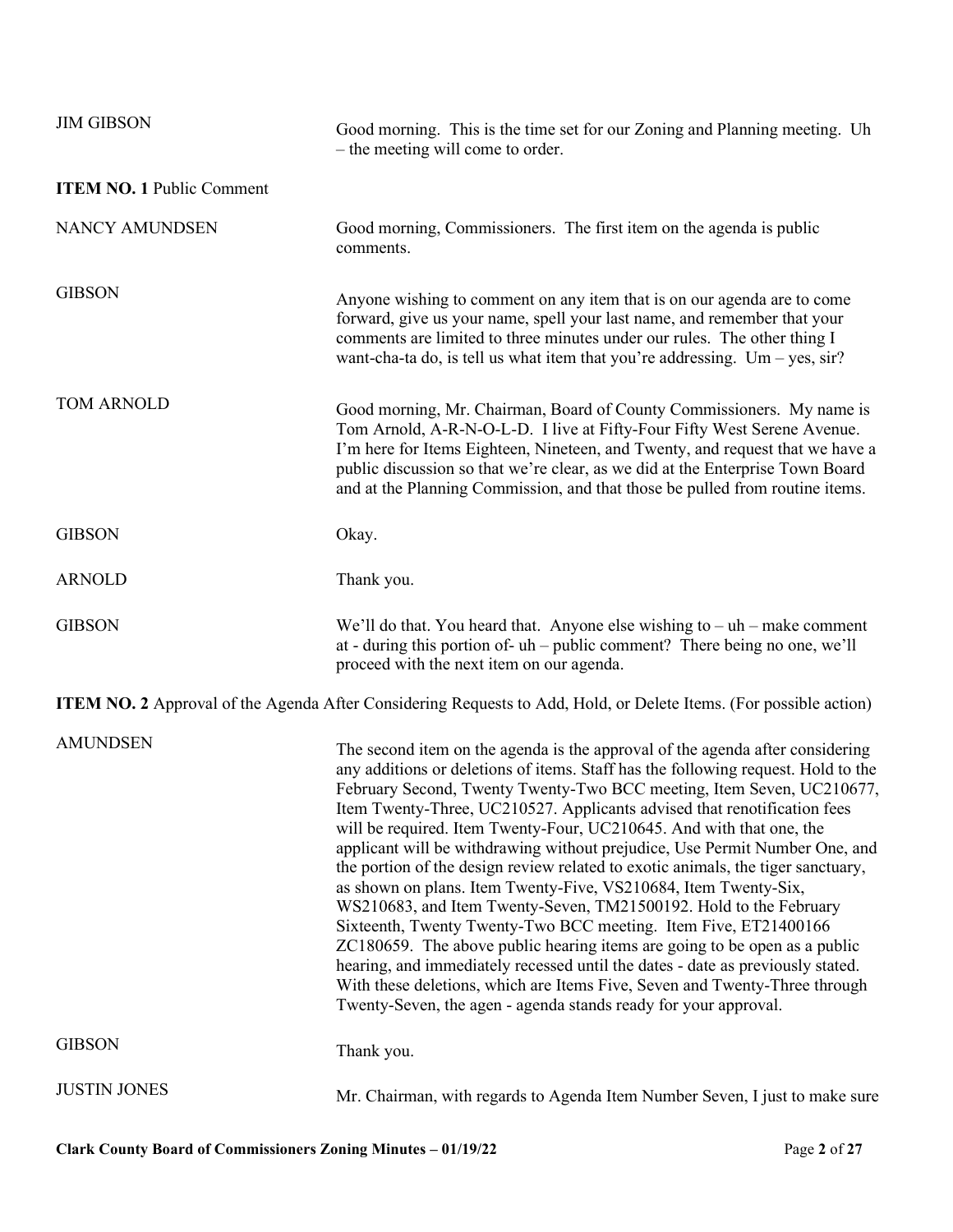|                                                              | $-$ uh - for anyone in the audience, this is the $-$ uh - cannabis establishment. Um<br>- so that is going to be held - uh - at the requ - recommendation of the District<br>Attorney until - uh - the - uh - following meeting. And with that, I'd move for<br>approval of the agenda.                                                                                                                                                                                                                                                                                                                                                                                                                                                                                                                                                                                                                                                                                                                                                                                                                                                                                                                                                                                                                                                                                                                                                                                                                                                                                                                                                                                                                                                         |
|--------------------------------------------------------------|-------------------------------------------------------------------------------------------------------------------------------------------------------------------------------------------------------------------------------------------------------------------------------------------------------------------------------------------------------------------------------------------------------------------------------------------------------------------------------------------------------------------------------------------------------------------------------------------------------------------------------------------------------------------------------------------------------------------------------------------------------------------------------------------------------------------------------------------------------------------------------------------------------------------------------------------------------------------------------------------------------------------------------------------------------------------------------------------------------------------------------------------------------------------------------------------------------------------------------------------------------------------------------------------------------------------------------------------------------------------------------------------------------------------------------------------------------------------------------------------------------------------------------------------------------------------------------------------------------------------------------------------------------------------------------------------------------------------------------------------------|
| <b>GIBSON</b>                                                | Any discussion on the motion? Please cast your votes. The motion carries.                                                                                                                                                                                                                                                                                                                                                                                                                                                                                                                                                                                                                                                                                                                                                                                                                                                                                                                                                                                                                                                                                                                                                                                                                                                                                                                                                                                                                                                                                                                                                                                                                                                                       |
| <b>ACTION:</b>                                               | It was moved by Commissioner Justin Jones and carried by unanimous vote<br>that the agenda be approved.                                                                                                                                                                                                                                                                                                                                                                                                                                                                                                                                                                                                                                                                                                                                                                                                                                                                                                                                                                                                                                                                                                                                                                                                                                                                                                                                                                                                                                                                                                                                                                                                                                         |
| <b>ITEM NO. 3</b> Approval of minutes. (For possible action) |                                                                                                                                                                                                                                                                                                                                                                                                                                                                                                                                                                                                                                                                                                                                                                                                                                                                                                                                                                                                                                                                                                                                                                                                                                                                                                                                                                                                                                                                                                                                                                                                                                                                                                                                                 |
| <b>AMUNDSEN</b>                                              | The third item on the agenda is the approval of minutes. The minutes of the<br>December Twenty-Second, Twenty Twenty-One Zoning Meeting are ready for<br>your approval.                                                                                                                                                                                                                                                                                                                                                                                                                                                                                                                                                                                                                                                                                                                                                                                                                                                                                                                                                                                                                                                                                                                                                                                                                                                                                                                                                                                                                                                                                                                                                                         |
| <b>GIBSON</b>                                                | There's a motion by Commissioner Jones for approval of the minutes. Please<br>cast your votes. The motion carries.                                                                                                                                                                                                                                                                                                                                                                                                                                                                                                                                                                                                                                                                                                                                                                                                                                                                                                                                                                                                                                                                                                                                                                                                                                                                                                                                                                                                                                                                                                                                                                                                                              |
| <b>ACTION:</b>                                               | It was moved by Commissioner Justin Jones and carried by unanimous vote<br>that the minutes be approved.                                                                                                                                                                                                                                                                                                                                                                                                                                                                                                                                                                                                                                                                                                                                                                                                                                                                                                                                                                                                                                                                                                                                                                                                                                                                                                                                                                                                                                                                                                                                                                                                                                        |
| ROUTINE ACTION ITEMS (4-22):                                 |                                                                                                                                                                                                                                                                                                                                                                                                                                                                                                                                                                                                                                                                                                                                                                                                                                                                                                                                                                                                                                                                                                                                                                                                                                                                                                                                                                                                                                                                                                                                                                                                                                                                                                                                                 |
| <b>AMUNDSEN</b>                                              | Next are the routine action items, which consist of Items Four through Twenty-<br>Two, except those items previously deleted, and Items Eighteen, Nineteen and<br>Twenty, which will be heard separately. These items may be considered - uh -<br>together in one motion or be subject to the conditions listed with each agenda<br>item. In addition, we have the following amendments. Item Six, ET21400178<br>ZC180970, Staff requests the Board revise the expiration date to February<br>Sixth, Twenty Twenty-Five to complete. Item Ten, WS210545. Staff requests<br>the Board add a condition under Current Planning to read, "Per plan submitted<br>January Eighteenth, Twenty Twenty-Two." Item Thirteen, ZC210679, Staff<br>requests the Board add conditions under Current Planning to read, "No short-<br>term rentals, provide notice to County Ninety days prior to intent to change<br>business model or sell project. Administrative review to be submitted to the<br>Department of Comprehensive Planning for - that details lease terms, average<br>number of units leased, and specific contact for neighbor complaints one year<br>after the first unit is rented, or within two years, whichever comes first." Item<br>Twenty-One, NZC210639, Staff requests the Board add conditions under<br>Current Planning to read, "Install external security cameras and work with<br>Metro to link the cameras with the - with their system, if required by Metro.<br>And a credit check and background check shall be performed on all renters<br>prior to entering into a lease." If there are no objections, the public hearing is<br>now open, and the routine action portion of the agenda stands ready for your<br>approval. |
| <b>GIBSON</b>                                                | Thank you.                                                                                                                                                                                                                                                                                                                                                                                                                                                                                                                                                                                                                                                                                                                                                                                                                                                                                                                                                                                                                                                                                                                                                                                                                                                                                                                                                                                                                                                                                                                                                                                                                                                                                                                                      |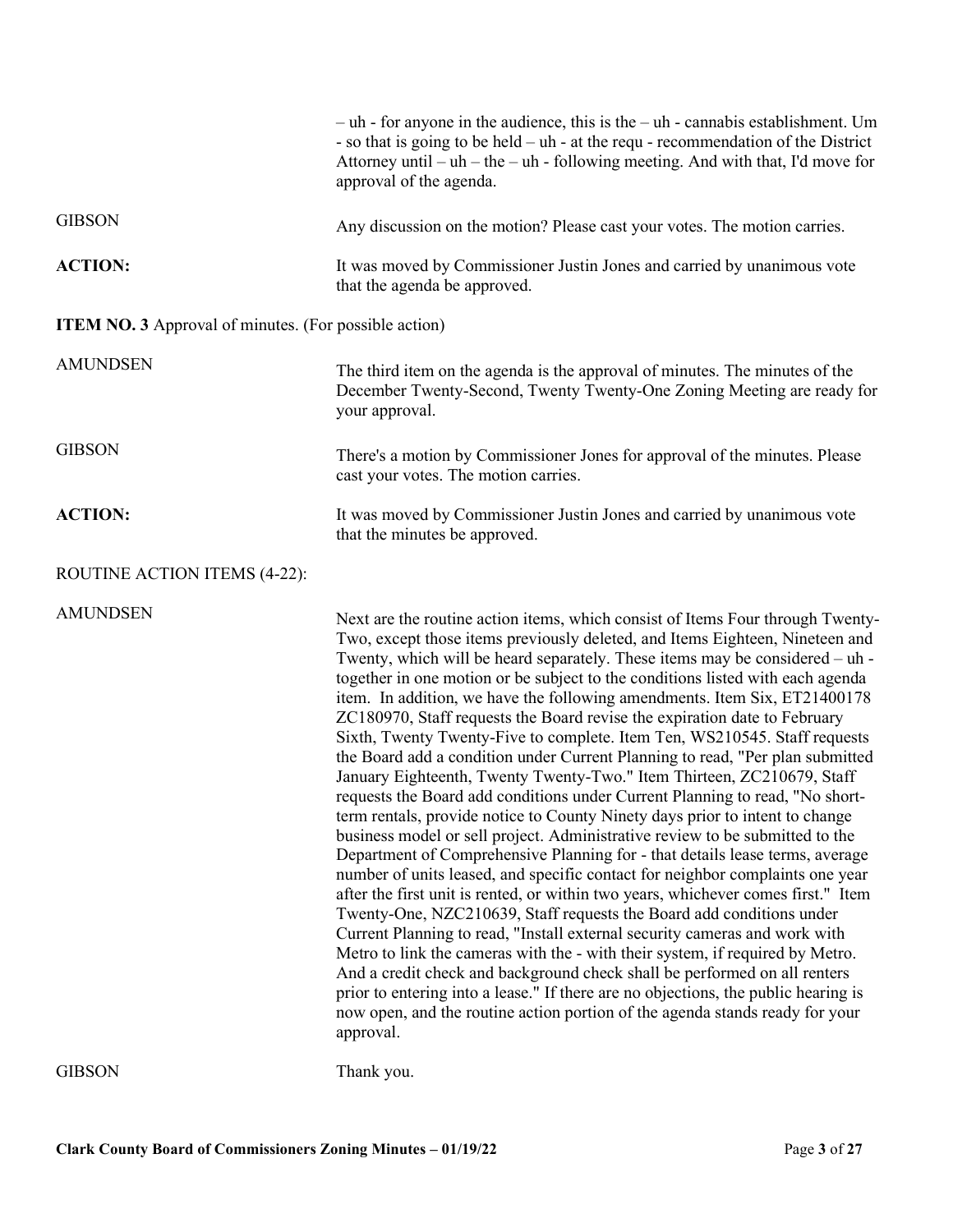| <b>JONES</b>   | Unintelligible $-$ of the items $-$ unintelligible.                                                                                                                                                                                                |
|----------------|----------------------------------------------------------------------------------------------------------------------------------------------------------------------------------------------------------------------------------------------------|
| <b>GIBSON</b>  | There's a motion by Commissioner Jones for approval, subject to the additional<br>commission $-\nu$ - conditions that have been read into the record. Is there any<br>discussion on the motion? Please cast your votes. Motion carries. Thank you. |
| <b>ACTION:</b> | It was moved by Commissioner Justin Jones and carried by unanimous vote<br>that the Consent Agenda be approved.                                                                                                                                    |

**ITEM NO. 4** DR-21-0688-MORSE, JEFFREY & HALEY: DESIGN REVIEW for finished grade in conjunction with a proposed single-family residence on 1.1 acres in an R-E (Rural Estates Residential) Zone. Generally located on the northeast corner of El Campo Grande Avenue and Dapple Gray Road within Lone Mountain. RM/sd/jo (For possible action)

**ACTION:** It was moved by Commissioner Justin Jones and carried by unanimous vote that the application be approved, subject to staff conditions.

# CONDITIONS OF APPROVAL –

Current Planning

• Applicant is advised that approval of this design review does not approve an increase in wall height; the County is currently rewriting Title 30 and future land use applications, including applications for extensions of time, will be reviewed for conformance with the regulations in place at the time of application; a substantial change in circumstances or regulations may warrant denial or added conditions to an extension of time; the extension of time may be denied if the project has not commenced or there has been no substantial work towards completion within the time specified; and that this application must commence within two years of approval date or it will expire.

Public Works - Development Review

• Drainage study and compliance;

• Drainage study must demonstrate that the proposed grade elevation differences outside that allowed by Section 30.32.040(a)(9) are needed to mitigate drainage through the site;

• Vacate any unnecessary easements.

• Applicant is advised that approval of this application will not prevent Public Works from requiring an alternate design to meet Clark County Code, Title 30, or previous land use approvals.

**ITEM NO. 5** ET-21-400166 (ZC-18-0659)-BOYD CORPORATE CAMPUS, LLC: HOLDOVER WAIVERS OF DEVELOPMENT STANDARDS FIRST EXTENSION OF TIME for the following: 1) increase the height of outdoor lighting affixed to buildings; 2) permit roofline without articulation on the facade; 3) increase retaining wall height; 4) increase building heights; and 5) allow modified commercial driveway geometrics. DESIGN REVIEWS for the following: 1) proposed office buildings with lighting; 2) alternative parking lot landscaping; and 3) finished grade for an office complex on 10.3 acres in a C-2 (General Commercial) (AE-60) Zone in the CMA Design Overlay District. Generally located on the east side of Buffalo Drive and the north side of Sunset Road within Spring Valley (description on file). MN/jor/jo (For possible action)

ACTION: Deleted from the Agenda (held to February 16, 2022 per the applicant).

**ITEM NO. 6** ET-21-400178 (ZC-18-0970)-FLAMINGO CANYON APTS, LLC: ZONE CHANGE FIRST EXTENSION OF TIME to reclassify 10.4 acres from a C-2 (General Commercial) Zone to a U-V (Urban Village - Mixed-Use) Zone. DESIGN REVIEW for a proposed mixed-use development. Generally located 780 feet west of Grand Canyon Drive, 630 feet north of Peace Way within Spring Valley (description on file). JJ/jvm/jo (For possible action)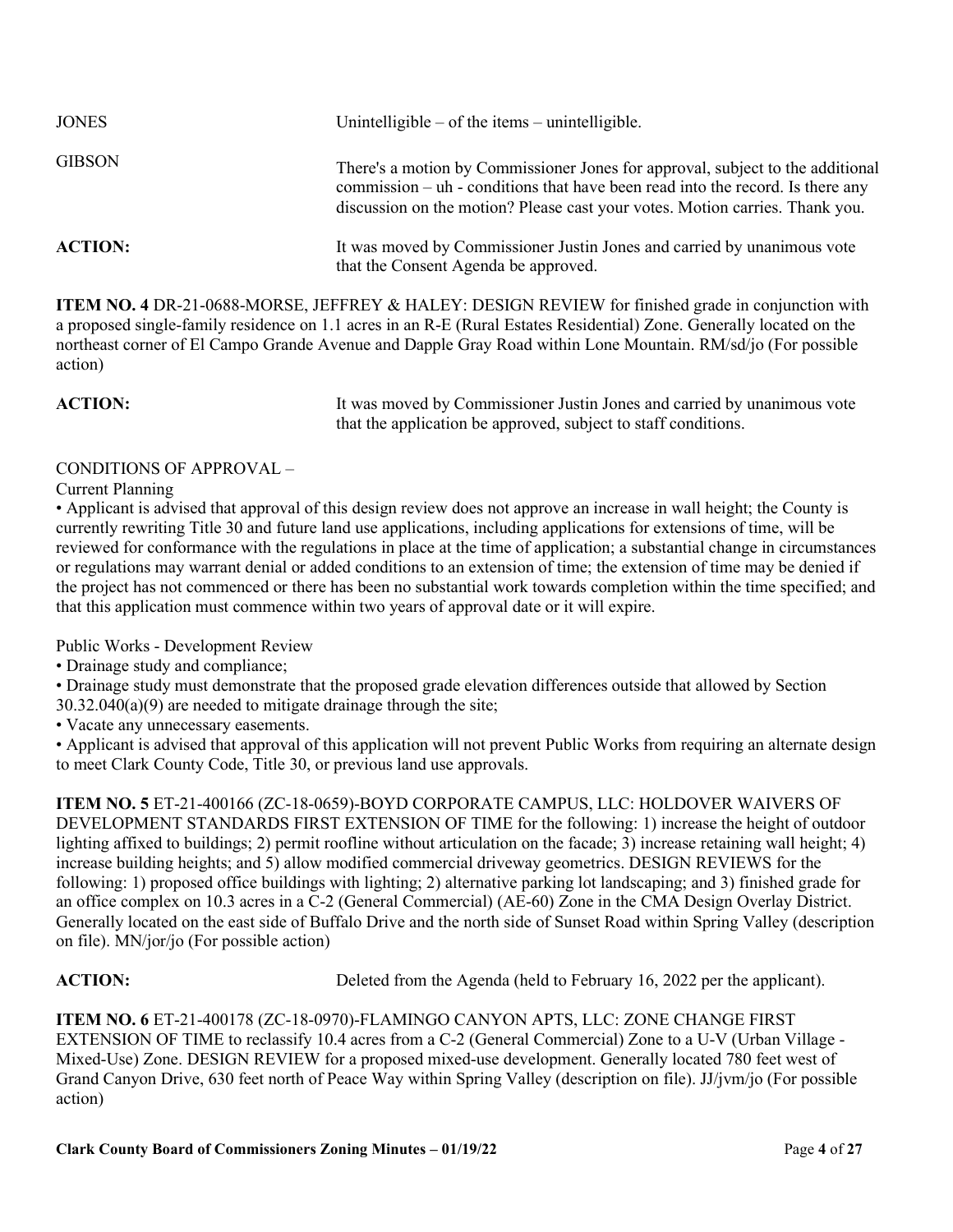ACTION: It was moved by Commissioner Justin Jones and carried by unanimous vote that the application be approved, subject to staff conditions.

### CONDITIONS OF APPROVAL –

Current Planning

• Until February 6, 2025 to complete.

• Applicant is advised that the installation and use of cooling systems that consumptively use water will be prohibited; the County is currently rewriting Title 30 and future land use applications, including applications for extensions of time, will be reviewed for conformance with the regulations in place at the time of application; a substantial change in circumstances or regulations may warrant denial or added conditions to an extension of time; and that the extension of time may be denied if the project has not commenced or there has been no substantial work towards completion within the time specified.

Public Works - Development Review • Compliance with previous conditions.

**ITEM NO. 7** UC-21-0677-HARVEST PLAZA, LLC: USE PERMIT to allow a cannabis establishment (cannabis retail store) in conjunction with an existing shopping center on 0.8 acres in a C-2 (General Commercial) Zone. Generally located on the north side of Flamingo Road, 105 feet west of El Capitan Way within Spring Valley. JJ/jor/jo (For possible action)

**ACTION:** Deleted from the Agenda (held to February 2, 2022 per the District Attorney's Office).

**ITEM NO. 8** VS-21-0695-AGRAWAL, PAWAN & ROSY: VACATE AND ABANDON easement of interest to Clark County located between Pebble Road and Ford Avenue, and between La Cienega Street and Gilespie Street within Enterprise (description on file). MN/bb/jd (For possible action)

ACTION: It was moved by Commissioner Justin Jones and carried by unanimous vote that the application be approved, subject to staff conditions.

# CONDITIONS OF APPROVAL –

Current Planning

• Satisfy utility companies' requirements.

• Applicant is advised that the County is currently rewriting Title 30 and future land use applications, including applications for extensions of time, will be reviewed for conformance with the regulations in place at the time of application; a substantial change in circumstances or regulations may warrant denial or added conditions to an extension of time; the extension of time may be denied if the project has not commenced or there has been no substantial work towards completion within the time specified; and that the recording of the order of vacation in the Office of the County Recorder must be completed within two years of the approval date or the application will expire.

Public Works - Development Review

- Vacation to be recordable prior to building permit issuance or applicable map submittal;
- Revise legal description, if necessary, prior to recording.

**ITEM NO. 9** DR-21-0694-AGRAWAL, PAWAN & ROSY: DESIGN REVIEWS for the following: 1) finished grade; and 2) single family residential development on 2.2 acres in an R-E (Rural Estates Residential) (RNP-I) Zone. Generally located on the west side of La Cienega Street, 300 feet north of Pebble Road within Enterprise. MN/bb/jd (For possible action)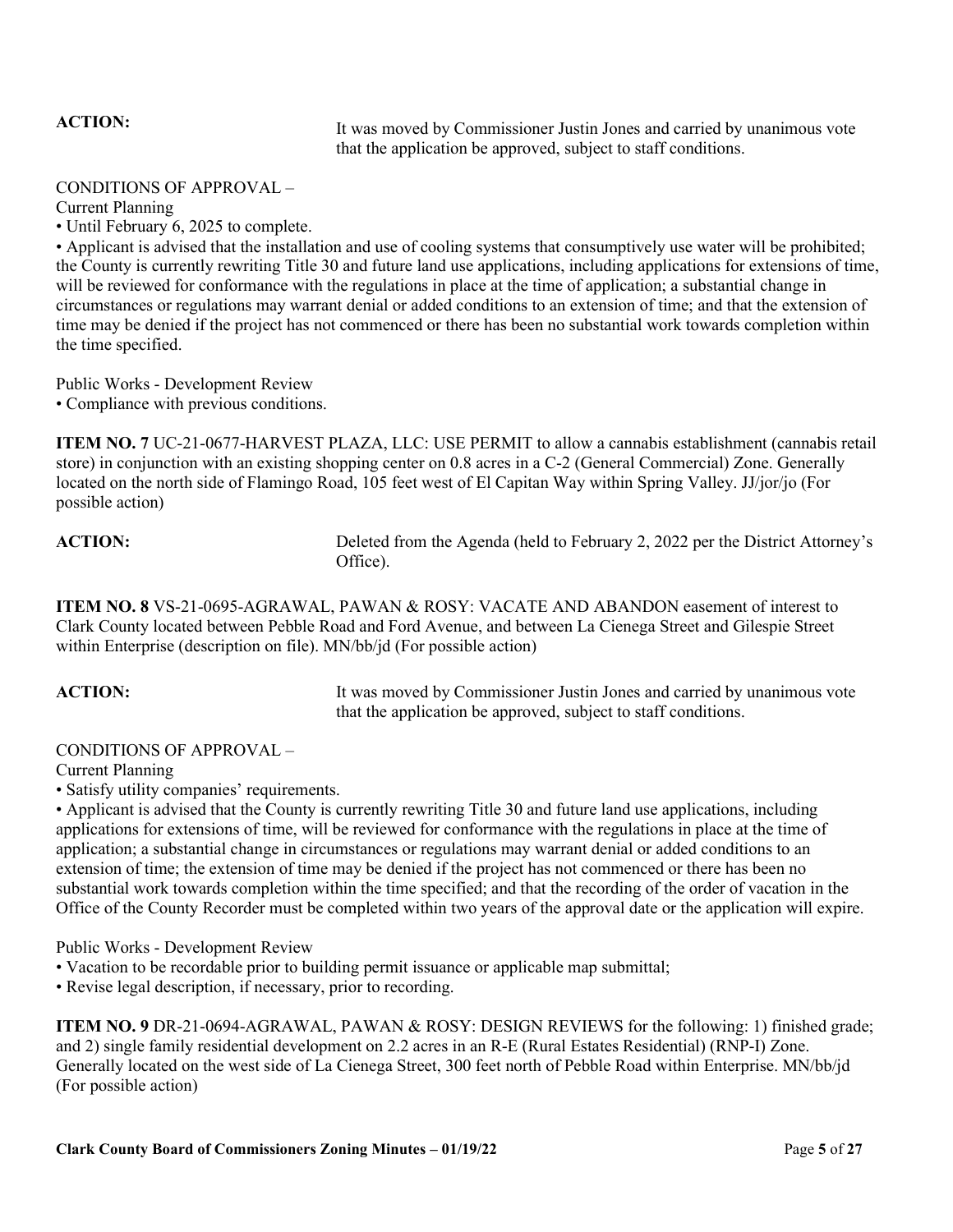**ACTION:** It was moved by Commissioner Justin Jones and carried by unanimous vote that the application be approved, subject to staff conditions.

### CONDITIONS OF APPROVAL –

Current Planning

• Applicant is advised that the County is currently rewriting Title 30 and future land use applications, including applications for extensions of time, will be reviewed for conformance with the regulations in place at the time of application; a substantial change in circumstances or regulations may warrant denial or added conditions to an extension of time; the extension of time may be denied if the project has not commenced or there has been no substantial work towards completion within the time specified; and that this application must commence within two years of approval date or it will expire.

Public Works - Development Review

• Drainage study and compliance;

• Drainage study must demonstrate that the proposed grade elevation differences outside that allowed by Section 30.32.040(a)(9) are needed to mitigate drainage through the site;

• Execute a Restrictive Covenant Agreement (deed restrictions).

• Applicant is advised that approval of this application will not prevent Public Works from requiring an alternate design to meet Clark County Code, Title 30, or previous land use approvals.

Clark County Water Reclamation District (CCWRD)

• Applicant is advised that a Point of Connection (POC) request has been completed for this project; to email sewerlocation@cleanwaterteam.com and reference POC Tracking #0420- 2021 to obtain your POC exhibit; and that flow contributions exceeding CCWRD estimates may require another POC analysis.

**ITEM NO. 10** WS-21-0545-RAINBOW 26, LLC: HOLDOVER WAIVERS OF DEVELOPMENT STANDARDS for the following: 1) establish an alternative parking requirement; 2) allow a modified driveway design; and 3) reduce driveway approach and departure distances from the intersection. DESIGN REVIEWS for the following: 1) alternative parking lot landscaping; 2) a proposed shopping center; and 3) finished grade on 3.8 acres in a C-1 (Local Business) (AE-60) Zone in the CMA Design Overlay District. Generally located on the east side of Rainbow Boulevard and the north side of Oquendo Road within Spring Valley. MN/rk/jo (For possible action) Held from January 5, 2022.

ACTION: It was moved by Commissioner Justin Jones and carried by unanimous vote that the application be approved, subject to staff conditions.

# CONDITIONS OF APPROVAL –

Current Planning

• Per plans submitted January 18, 2022;

• Design review as a public hearing for the two future pad sites;

• Certificate of Occupancy and/or business license shall not be issued without final zoning inspection.

• Applicant is advised that the installation and use of cooling systems that consumptively use water will be prohibited; the County is currently rewriting Title 30 and future land use applications, including applications for extensions of time, will be reviewed for conformance with the regulations in place at the time of application; a substantial change in circumstances or regulations may warrant denial or added conditions to an extension of time; the extension of time may be denied if the project has not commenced or there has been no substantial work towards completion within the time specified; and that this application must commence within two years of approval date or it will expire.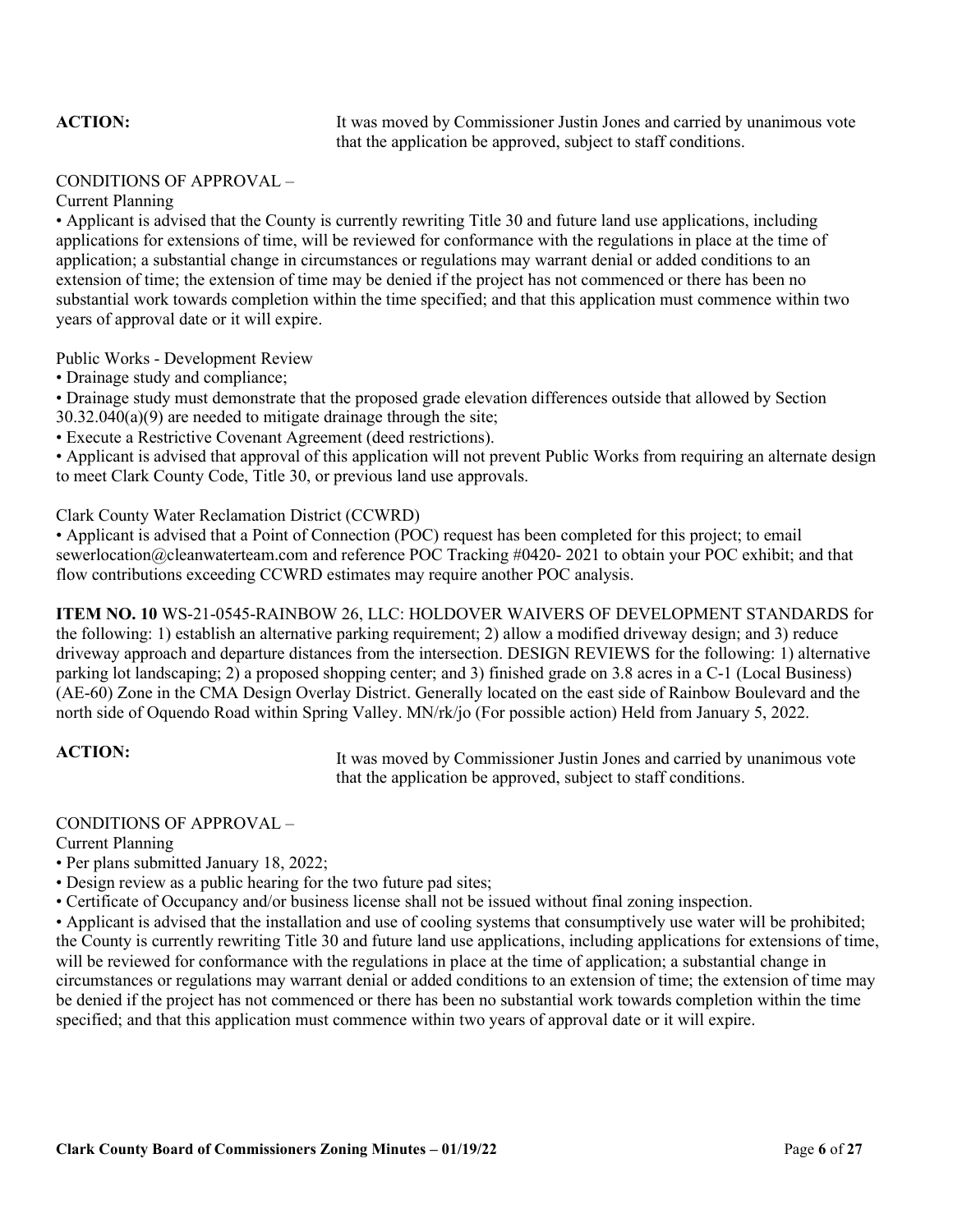# Public Works - Development Review

• Drainage study and compliance;

• Drainage study must demonstrate that the proposed grade elevation differences outside that allowed by Section 30.32.040(a)(9) are needed to mitigate drainage through the site;

• Traffic study and compliance;

• Full off-site improvements;

• Install a median island in the Oquendo Road driveway to prevent left turns out of the driveway;

• Install "No Left Turn" signage at the Oquendo Road driveway to prevent left turns out of the driveway;

• Right-of-way dedication to include an additional five feet to the back of curb for Rainbow Boulevard, 30 feet for Oquendo Road, and associated spandrel;

• 30 days to submit a Separate Document to the Map Team for the required right-of-way dedications and any corresponding easements for any collector street or larger;

• 90 days to record required right-of-way dedications and any corresponding easements for any collector street or larger.

• Applicant is advised that the installation of detached sidewalks will require dedication to back of curb and granting necessary easements for utilities, pedestrian access, streetlights, and traffic control; and that approval of this application will not prevent Public Works from requiring an alternate design to meet Clark County Code, Title 30, or previous land use approvals.

Building Department - Fire Prevention

• Applicant is advised that fire/emergency access must comply with the Fire Code.

Clark County Water Reclamation District (CCWRD)

• Applicant is advised that a Point of Connection (POC) request has been completed for this project; to email sewerlocation@cleanwaterteam.com and reference POC Tracking #0376- 2021 to obtain your POC exhibit; and that flow contributions exceeding CCWRD estimates may require another POC analysis.

**ITEM NO. 11** WS-21-0674-LEGACY JONES, LLC: WAIVER OF DEVELOPMENT STANDARDS for increased wall height. DESIGN REVIEW for finished grade on 4.0 acres in an R-E (Rural Estates Residential) (AE-65) Zone in the CMA Design Overlay District. Generally located on the east side of Jones Boulevard, 295 feet south of Patrick Lane within Spring Valley. MN/jor/jo (For possible action)

ACTION: It was moved by Commissioner Justin Jones and carried by unanimous vote that the application be approved, subject to staff conditions.

# CONDITIONS OF APPROVAL –

Current Planning

• External face of the east wall to have a painted stucco finish to match the main building.

• Applicant is advised that the County is currently rewriting Title 30 and future land use applications, including applications for extensions of time, will be reviewed for conformance with the regulations in place at the time of application; a substantial change in circumstances or regulations may warrant denial or added conditions to an extension of time; the extension of time may be denied if the project has not commenced or there has been no substantial work towards completion within the time specified; and that this application must commence within two years of approval date or it will expire.

Public Works - Development Review

• Comply with approved study PW16-55990;

• Drainage study must demonstrate that the proposed grade elevation differences outside that allowed by Section 30.32.040(a)(9) are needed to mitigate drainage through the site.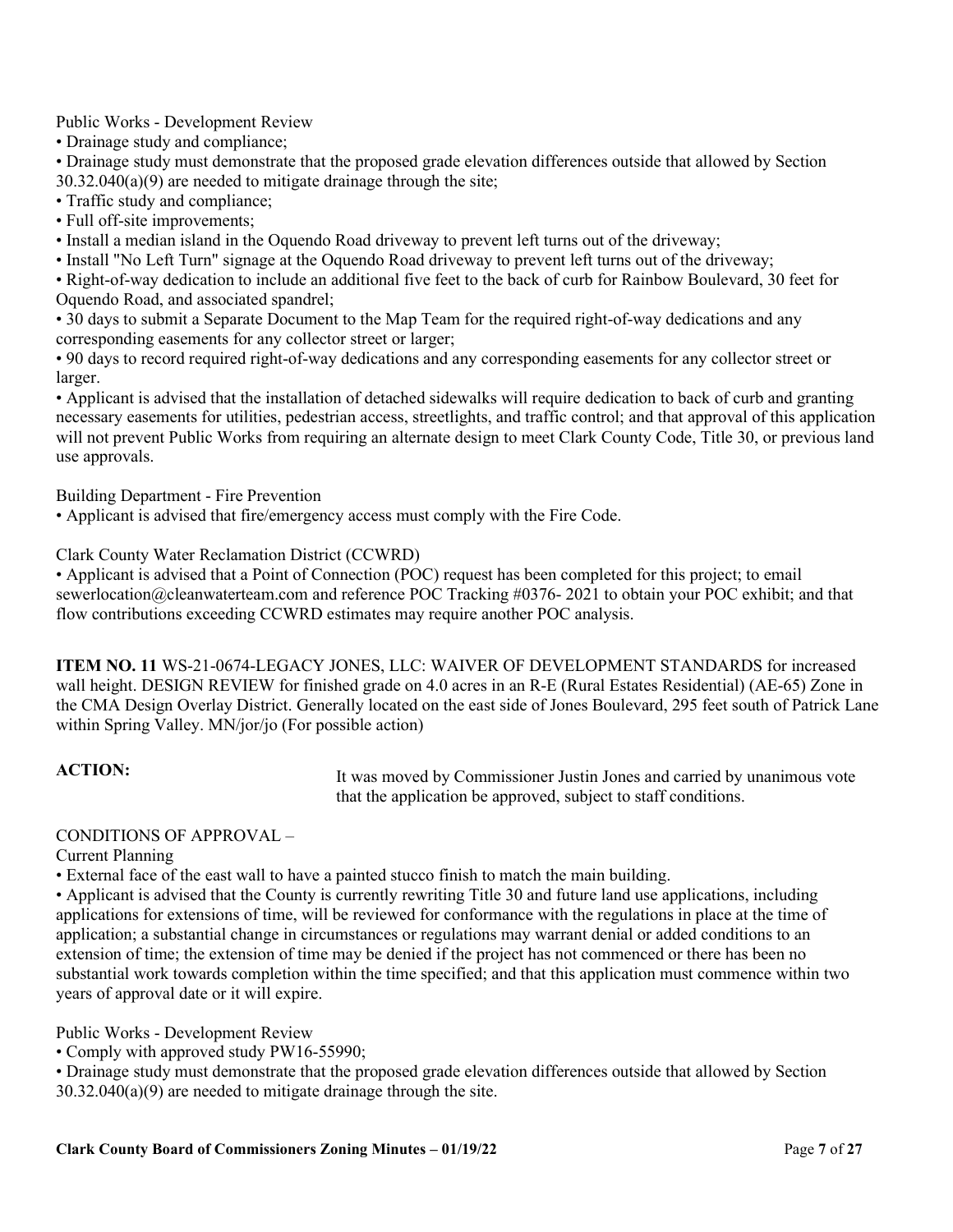• Applicant is advised that approval of this application will not prevent Public Works from requiring an alternate design to meet Clark County Code, Title 30, or previous land use approvals.

### Department of Aviation

• Applicant is required to file a valid FAA Form 7460-1, "Notice of Proposed Construction or Alteration" with the FAA, in accordance with 14 CFR Part 77, or submit to the Director of Aviation a "Property Owner's Shielding Determination Statement" and request written concurrence from the Department of Aviation;

• If applicant does not obtain written concurrence to a "Property Owner's Shielding Determination Statement," then applicant must also receive either a Permit from the Director of Aviation or a Variance from the Airport Hazard Areas Board of Adjustment (AHABA) prior to construction as required by Section 30.48 Part B of the Clark County Unified Development Code;

• No building permits should be issued until applicant provides evidence that a "Determination of No Hazard to Air Navigation" has been issued by the FAA or a "Property Owner's Shielding Determination Statement" has been issued by the Department of Aviation;

• Incorporate exterior to interior noise level reduction into the building construction as required by Code for use. • Applicant is advised that the FAA's determination is advisory in nature and does not guarantee that a Director's Permit or an AHABA Variance will be approved; that FAA's airspace determinations (the outcome of filing the FAA Form 7460-1) are dependent on petitions by any interested party and the height that will not present a hazard as determined by the FAA may change based on these comments; that the FAA's airspace determinations include expiration dates; that separate airspace determinations will be needed for construction cranes or other temporary equipment; that the FAA will no longer approve remedial noise mitigation measures for incompatible development impacted by aircraft operations, which was constructed after October 1, 1998; and that funds will not be available in the future should the owners wish to have their buildings purchased or soundproofed.

**ITEM NO. 12** ZC-21-0676-JOSEPHS FAMILY LAND, LP: ZONE CHANGE to reclassify 17.6 acres from an R-E (Rural Estates Residential) (AE-65 & AE-70) Zone and an H-2 (General Highway Frontage) Zone to an M-D (Designed Manufacturing) (AE-65 & AE-70) Zone. WAIVERS OF DEVELOPMENT STANDARDS for the following: 1) landscaping; and 2) allow modified driveway design standards. DESIGN REVIEWS for the following: 1) warehouse and distribution center; and 2) finished grade. Generally located on the south side of Las Vegas Boulevard North and the west side of Marion Drive within Sunrise Manor (description on file). MK/lm/jo (For possible action)

**ACTION:** It was moved by Commissioner Justin Jones and carried by unanimous vote that the application be approved, subject to staff conditions.

# CONDITIONS OF APPROVAL –

Current Planning

• No Resolution of Intent and staff to prepare an ordinance to adopt the zoning;

• Cross access easement along the east property line adjacent to APN 140-08-202-006 to be coordinated with the future project to the east;

• Work with the Las Vegas Metropolitan Police Department for the installation of security cameras and surveillance operation;

• Certificate of Occupancy and/or business license shall not be issued without final zoning inspection.

• Applicant is advised the installation and use of cooling systems that consumptively use water will be prohibited; that lighting on the south elevation of Building 2 shall be shielded per 30.56; the County is currently rewriting Title 30 and future land use applications, including applications for extensions of time, will be reviewed for conformance with the regulations in place at the time of application; a substantial change in circumstances or regulations may warrant denial or added conditions to an extension of time; the extension of time may be denied if the project has not commenced or there has been no substantial work towards completion within the time specified; and that the waivers of development standards and design reviews must commence within two years of approval date or they will expire.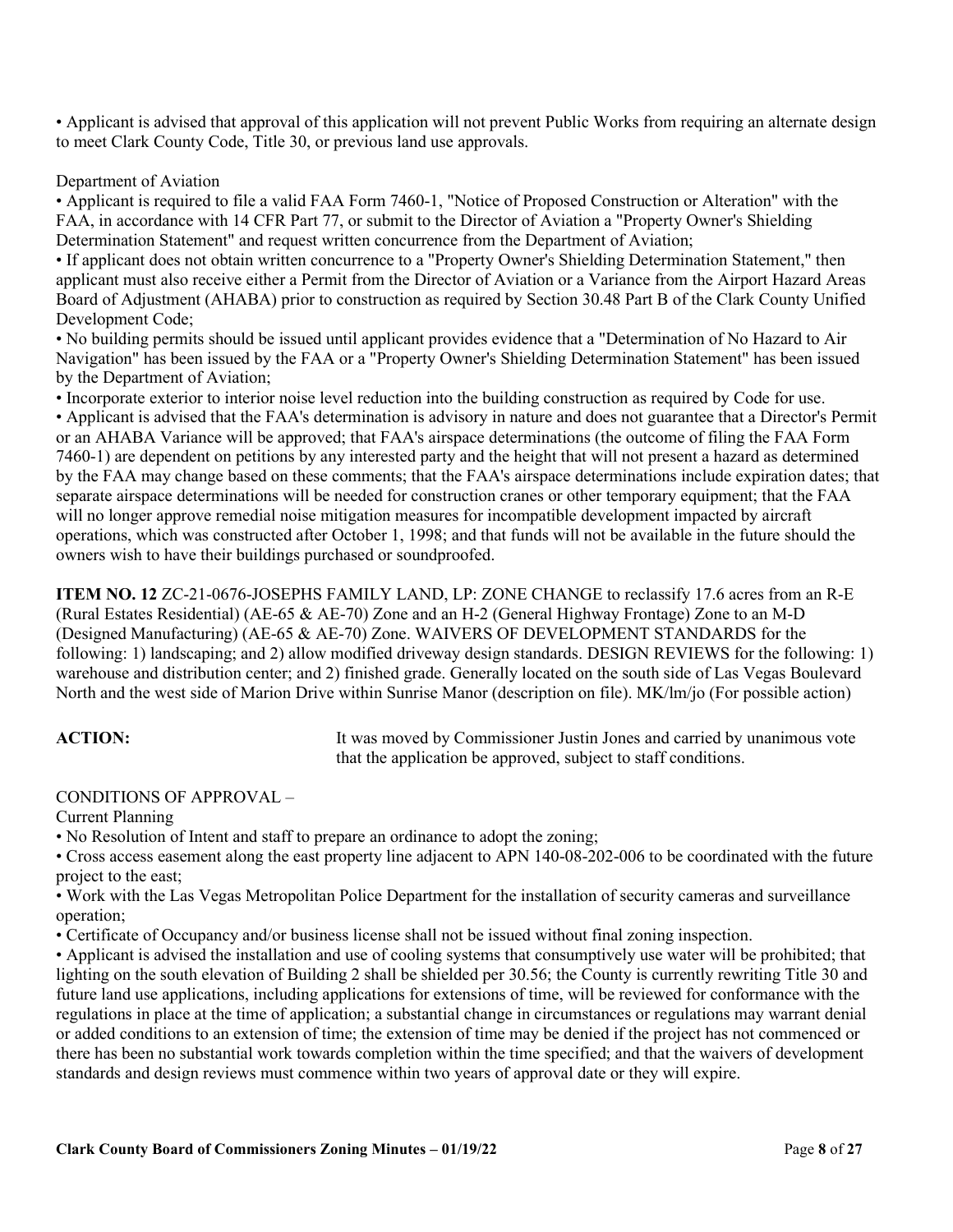# Public Works - Development Review

• Drainage study and compliance;

• Drainage study must demonstrate that the proposed grade elevation differences outside that allowed by Section 30.32.040(a)(9) are needed to mitigate drainage through the site;

• Traffic study and compliance;

• Full off-site improvements;

• Right-of-way dedication to include 35 feet to the back of curb for Marion Drive;

• Provide two cross access points for APN 140-08-202-006; one from the south and one from the west;

• Coordinate with Public Works - Kaizad Yazdani for the bridge improvements on Marion Drive;

• Dedicate any right-of-way and easements necessary Marion Drive bridge;

• Coordinate with Public Works-Roads Division and Development Review Division for the required fencing adjacent to the drainage channel;

• 30 days to submit a Separate Document to the Map Team for the required right-of-way dedications and any corresponding easements for any collector street or larger;

• 90 days to record required right-of-way dedications and any corresponding easements for any collector street or larger.

• Applicant is advised that a Nevada Department of Transportation (NDOT) permit may be required for work in NDOT right-of-way; that the installation of detached sidewalks will require dedication to back of curb and granting necessary easements for utilities, pedestrian access, streetlights, and traffic control; and that approval of this application will not prevent Public Works from requiring an alternate design to meet Clark County Code, Title 30, or previous land use approvals.

Clark County Water Reclamation District (CCWRD)

• Applicant is advised that a Point of Connection (POC) request has been completed for this project; to email sewerlocation@cleanwaterteam.com and reference POC Tracking #0217- 2021 to obtain your POC exhibit; and that flow contributions exceeding CCWRD estimates may require another POC analysis.

**ITEM NO. 13** ZC-21-0679-COUNTY OF CLARK (AVIATION): ZONE CHANGE to reclassify 4.7 acres from an R-E (Rural Estates Residential) Zone to an R-2 (Medium Density Residential) Zone for a single family residential development. WAIVER OF DEVELOPMENT STANDARDS for intersection off-sets. DESIGN REVIEWS for the following: 1) single family residential development; and 2) finished grade. Generally located on the south side of Nevso Drive and the north side of Rochelle Avenue, 660 feet west of El Capitan Way within Spring Valley (description on file). JJ/nr/jo (For possible action)

**ACTION:** It was moved by Commissioner Justin Jones and carried by unanimous vote that the application be approved, subject to staff conditions.

# CONDITIONS OF APPROVAL –

Current Planning

- No Resolution of Intent and staff to prepare an ordinance to adopt the zoning;
- No short-term rentals;

• Provide notice to County 90 days prior to intent to change business model or sell project;

• Administrative review to be submitted to the Department of Comprehensive Planning that details lease terms, average number of units leased, and specific contact for neighbor complaints l year after the first unit is rented or within two years, whichever comes first;

• Certificate of Occupancy and/or business license shall not be issued without final zoning inspection.

• Applicant is advised that the County is currently rewriting Title 30 and future land use applications, including applications for extensions of time, will be reviewed for conformance with the regulations in place at the time of application; a substantial change in circumstances or regulations may warrant denial or added conditions to an extension of time and application for review; the extension of time may be denied if the project has not commenced or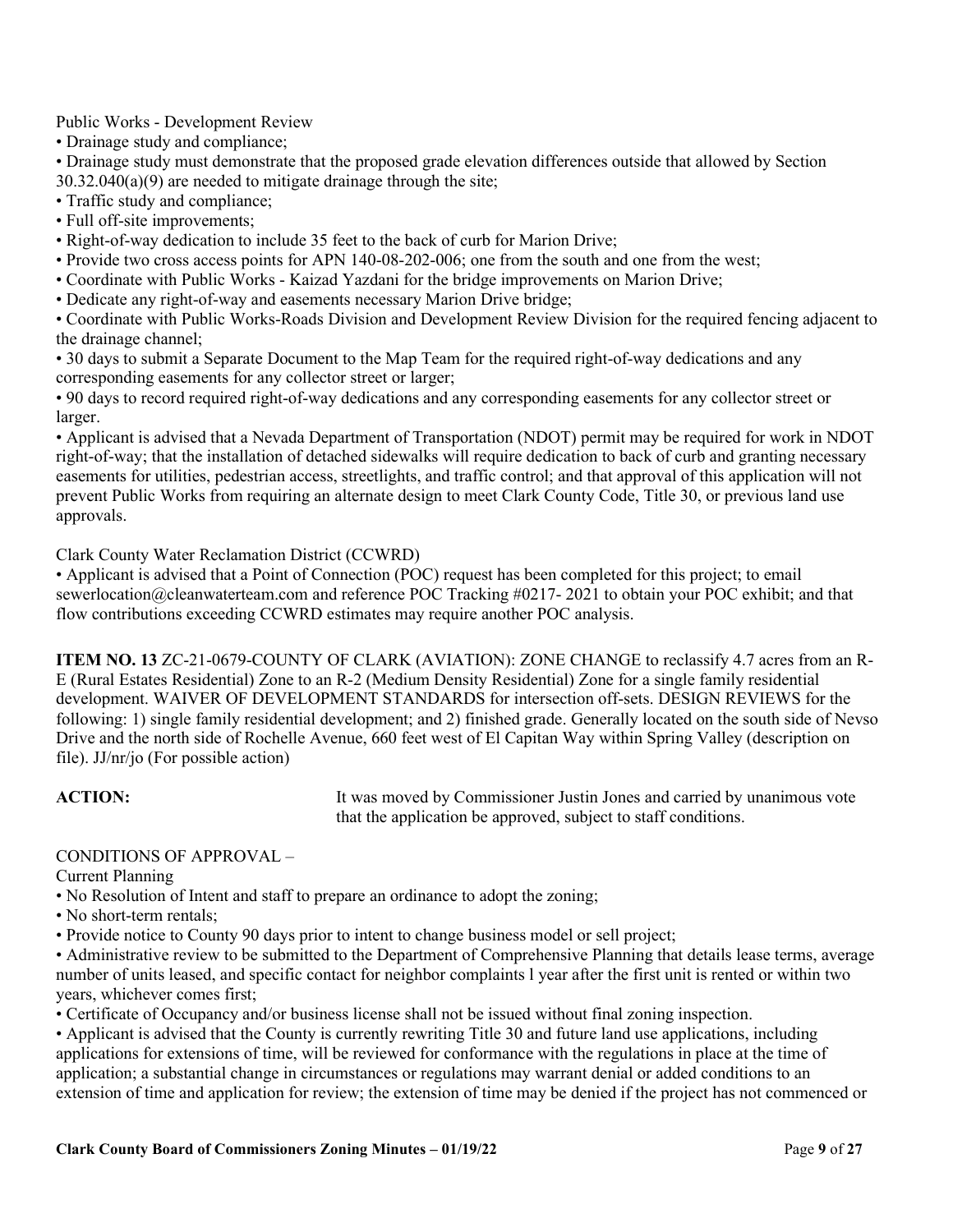there has been no substantial work towards completion within the time specified; and that the waiver of development standards and design reviews must commence within four years of approval date or they will expire.

Public Works - Development Review

- Drainage study and compliance;
- Drainage study must demonstrate that the proposed grade elevation differences outside that allowed by Section 30.32.040(a)(9) are needed to mitigate drainage through the site;
- Traffic study and compliance;
- Full off-site improvements.

• Applicant is advised that approval of this application will not prevent Public Works from requiring an alternate design to meet Clark County Code, Title 30, or previous land use approvals.

Clark County Water Reclamation District (CCWRD)

• Applicant is advised that a Point of Connection (POC) request has been completed for this project; to email sewerlocation@cleanwaterteam.com and reference POC Tracking #0161- 2021 to obtain your POC exhibit; and that flow contributions exceeding CCWRD estimates may require another POC analysis.

**ITEM NO. 14** VS-21-0680-COUNTY OF CLARK (AVIATION): VACATE AND ABANDON easement of interest to Clark County located between Nevso Drive and Rochelle Avenue and El Capitan Way and Fort Apache Road within Spring Valley (description on file). JJ/nr/jo (For possible action)

**ACTION:** It was moved by Commissioner Justin Jones and carried by unanimous vote that the application be approved, subject to staff conditions.

### CONDITIONS OF APPROVAL –

Current Planning

• Satisfy utility companies' requirements.

• Applicant is advised that the County is currently rewriting Title 30 and future land use applications, including applications for extensions of time, will be reviewed for conformance with the regulations in place at the time of application; a substantial change in circumstances or regulations may warrant denial or added conditions to an extension of time; the extension of time may be denied if the project has not commenced or there has been no substantial work towards completion within the time specified; and that the recording of the order of vacation in the Office of the County Recorder must be completed within two years of the approval date or the application will expire.

Public Works - Development Review

• Vacation to be recordable prior to building permit issuance or applicable map submittal;

• Revise legal description, if necessary, prior to recording.

**ITEM NO. 15** TM-21-500191-COUNTY OF CLARK(AVIATION): TENTATIVE MAP consisting of 37 single family residential lots on 4.7 acres in an R-2 (Medium Density Residential) Zone. Generally located on the south side of Nevso Drive, the north side of Rochelle Avenue, and 660 feet west of El Capitan Way within Spring Valley. JJ/nr/jo (For possible action)

ACTION: It was moved by Commissioner Justin Jones and carried by unanimous vote that the application be approved, subject to staff conditions.

# CONDITIONS OF APPROVAL –

Current Planning

• Applicant is advised that the County is currently rewriting Title 30 and future land use applications, including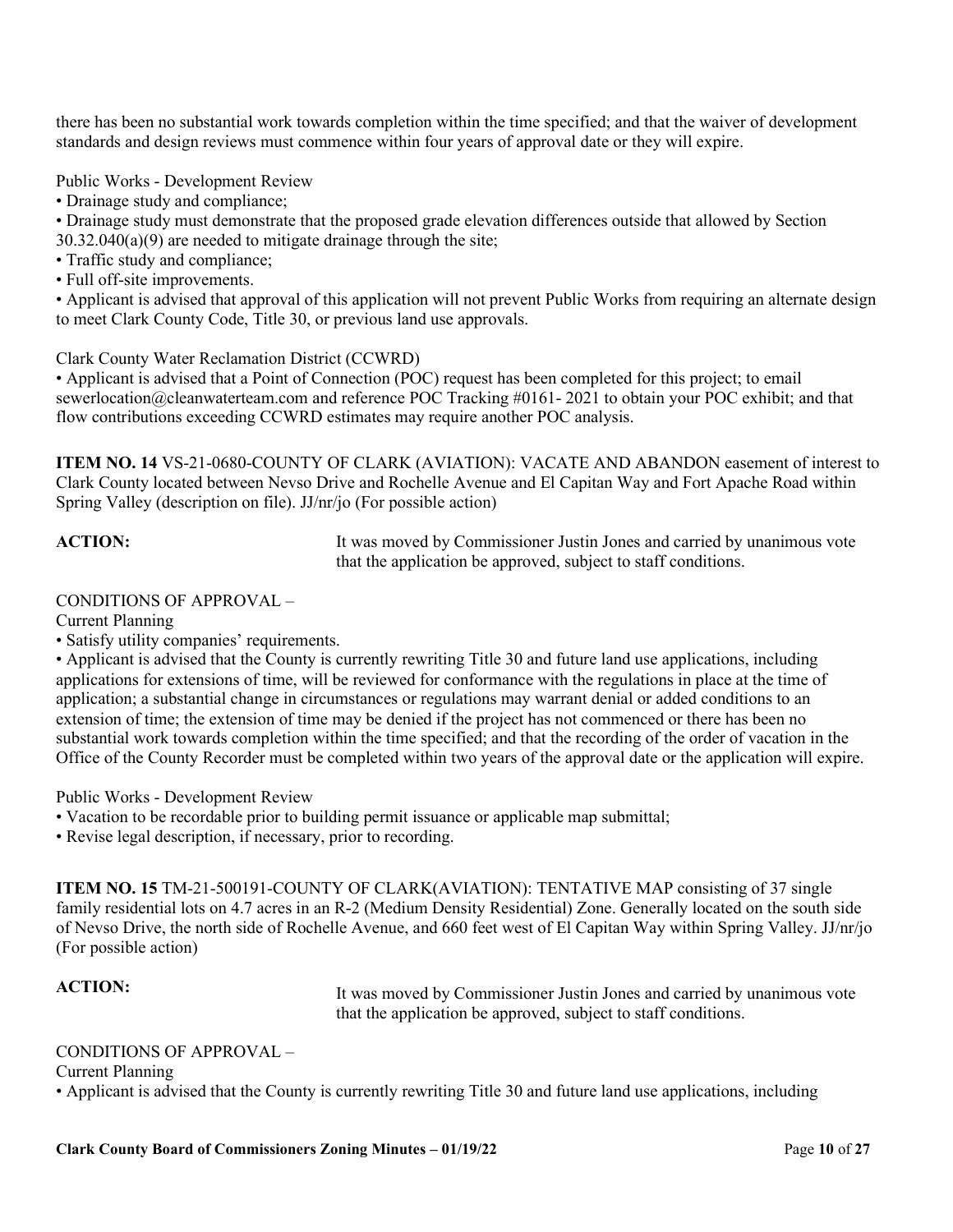applications for extensions of time, will be reviewed for conformance with the regulations in place at the time of application; a substantial change in circumstances or regulations may warrant denial or added conditions to an extension of time; the extension of time may be denied if the project has not commenced or there has been no substantial work towards completion within the time specified; and that a final map for all, or a portion, of the property included under this application must be recorded within four years or it will expire.

Public Works - Development Review

• Drainage study and compliance;

• Drainage study must demonstrate that the proposed grade elevation differences outside that allowed by Section 30.32.040(a)(9) are needed to mitigate drainage through the site;

- Traffic study and compliance;
- Full off-site improvements.

• Applicant is advised that approval of this application will not prevent Public Works from requiring an alternate design to meet Clark County Code, Title 30, or previous land use approvals.

Current Planning Division - Addressing

- Private streets shall have approved street names and suffixes;
- Approved street name list from the Combined Fire Communications Center shall be provided.

Clark County Water Reclamation District (CCWRD)

• Applicant is advised that a Point of Connection (POC) request has been completed for this project; to email sewerlocation@cleanwaterteam.com and reference POC Tracking #0161- 2021 to obtain your POC exhibit; and that flow contributions exceeding CCWRD estimates may require another POC analysis.

**ITEM NO. 16** ZC-21-0698-UNLV RESEARCH FOUNDATION: ZONE CHANGE to reclassify 9.4 acres from an R-E (Rural Estates Residential) Zone to an M-D (Designed Manufacturing) Zone for an expansion to a technical park development within the CMA Design Overlay District. Generally located on the east side of Durango Drive and the north side of Post Road within Spring Valley (description on file). MN/jad/jo (For possible action)

ACTION: It was moved by Commissioner Justin Jones and carried by unanimous vote that the application be approved, subject to staff conditions.

# CONDITIONS OF APPROVAL –

Current Planning

- No Resolution of Intent and staff to prepare an ordinance to adopt the zoning;
- Certificate of Occupancy and/or business license shall not be issued without final zoning inspection.
- Applicant is advised that the installation and use of cooling systems that consumptively use water will be prohibited; the County is currently rewriting Title 30 and future land use applications, including applications for extensions of time, will be reviewed for conformance with the regulations in place at the time of application.

Public Works - Development Review

- Drainage study shall be required with future development as determined by Public Works Development Review;
- Traffic study shall be required with future development as determined by Public Works Development Review;

• Full off-site improvements shall be required with future development as determined by Public Works - Development Review;

• Vacate any unnecessary rights-of-way and/or easements;

• If required by the Regional Transportation Commission (RTC), dedicate and construct right-of-way for a bus turnout including passenger loading/shelter areas in accordance with RTC standards on Durango Drive, northeast of the intersection with Post Road.

Clark County Water Reclamation District (CCWRD)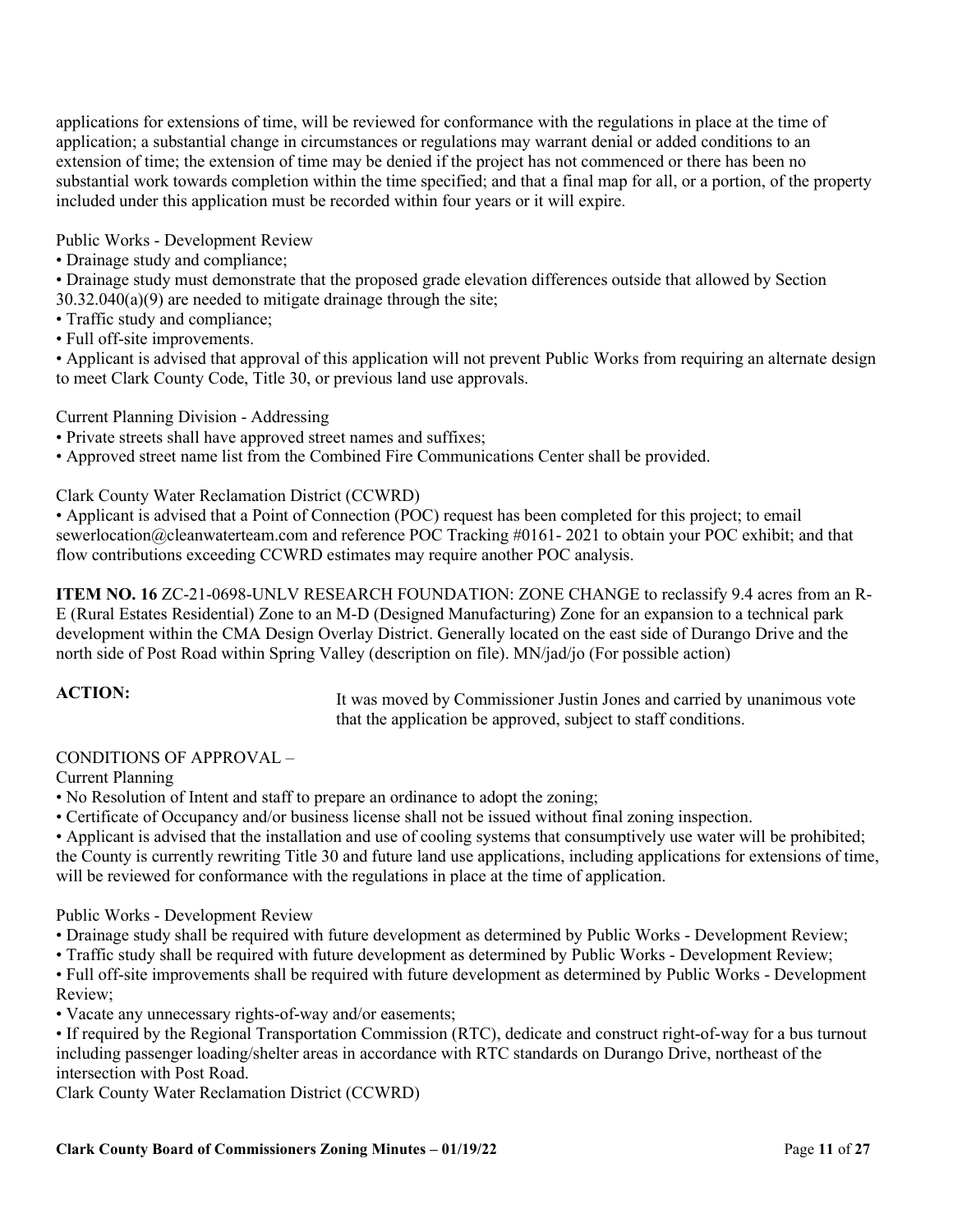• Applicant is advised that the CCWRD is unable to verify sewer capacity based on this zoning application; to find instruction for submitting a Point of Connection (POC) request on the CCWRD's website; and that a CCWRD approved POC must be included when submitting civil improvement plans.

**ITEM NO. 17** TM-21-500194-UNLV RESEARCH FOUNDATION: TENTATIVE MAP consisting of 1 lot commercial subdivision on 34.9 acres in an M-D (Designed Manufacturing) Zone within the CMA Design Overlay District. Generally located on the east side of Durango Drive and the north side of Post Road within Spring Valley. MN/bb/jo (For possible action)

**ACTION:** It was moved by Commissioner Justin Jones and carried by unanimous vote that the application be approved, subject to staff conditions.

### CONDITIONS OF APPROVAL –

Current Planning

• Applicant is advised that the County is currently rewriting Title 30 and future land use applications, including applications for extensions of time, will be reviewed for conformance with the regulations in place at the time of application; a substantial change in circumstances or regulations may warrant denial or added conditions to an extension of time; the extension of time may be denied if the project has not commenced or there has been no substantial work towards completion within the time specified; and that a final map for all, or a portion, of the property included under this application must be recorded within four years or it will expire.

Public Works - Development Review

- Drainage study shall be required with future development as determined by Public Works Development Review;
- Traffic study shall be required with future development as determined by Public Works Development Review;
- Full off-site improvements;
- Vacate any unnecessary rights-of-way and/or easements;

• If required by the Regional Transportation Commission (RTC), dedicate and construct right-of-way for a bus turnout including passenger loading/shelter areas in accordance with RTC standards on Durango Drive, northeast of the intersection with Post Road.

Clark County Water Reclamation District (CCWRD)

• Applicant is advised that the CCWRD is unable to verify sewer capacity based on this zoning application; to find instruction for submitting a Point of Connection (POC) request on the CCWRD's website; and that a CCWRD approved POC must be included when submitting civil improvement plans.

**ITEM NO. 18** NZC-21-0621-MCCURDY DIANA & BRUCE: ZONE CHANGE to reclassify 1.0 acre from an R-E (Rural Estates Residential) Zone to an R-2 (Medium Density Residential) Zone. DESIGN REVIEW for a single family residential development on 16.1 acres. Generally located on the south side of Richmar Avenue, 300 feet west of Decatur Boulevard within Enterprise (description on file). JJ/rk/jo (For possible action)

AMUNDSEN Next are Items Eighteen, Nineteen and Twenty, which can be heard together. Item Eighteen, NZC210621, a zone change to classify one acre from RE rural estates residential zone, to R2 medium density residential zone, design review for single family residential development on sixteen acres generally located on the south portion of Richmar Avenue, three hundred feet west of Decatur Boulevard within Enterprise. Item Nineteen, VS210622, vacate and abandon easements of interest to Clark County located between Richmar Avenue alignment and Gary Avenue alignment, and between Decatur Boulevard and Edmond Street within Enterprise. And Item Twenty, TM21500176, tentative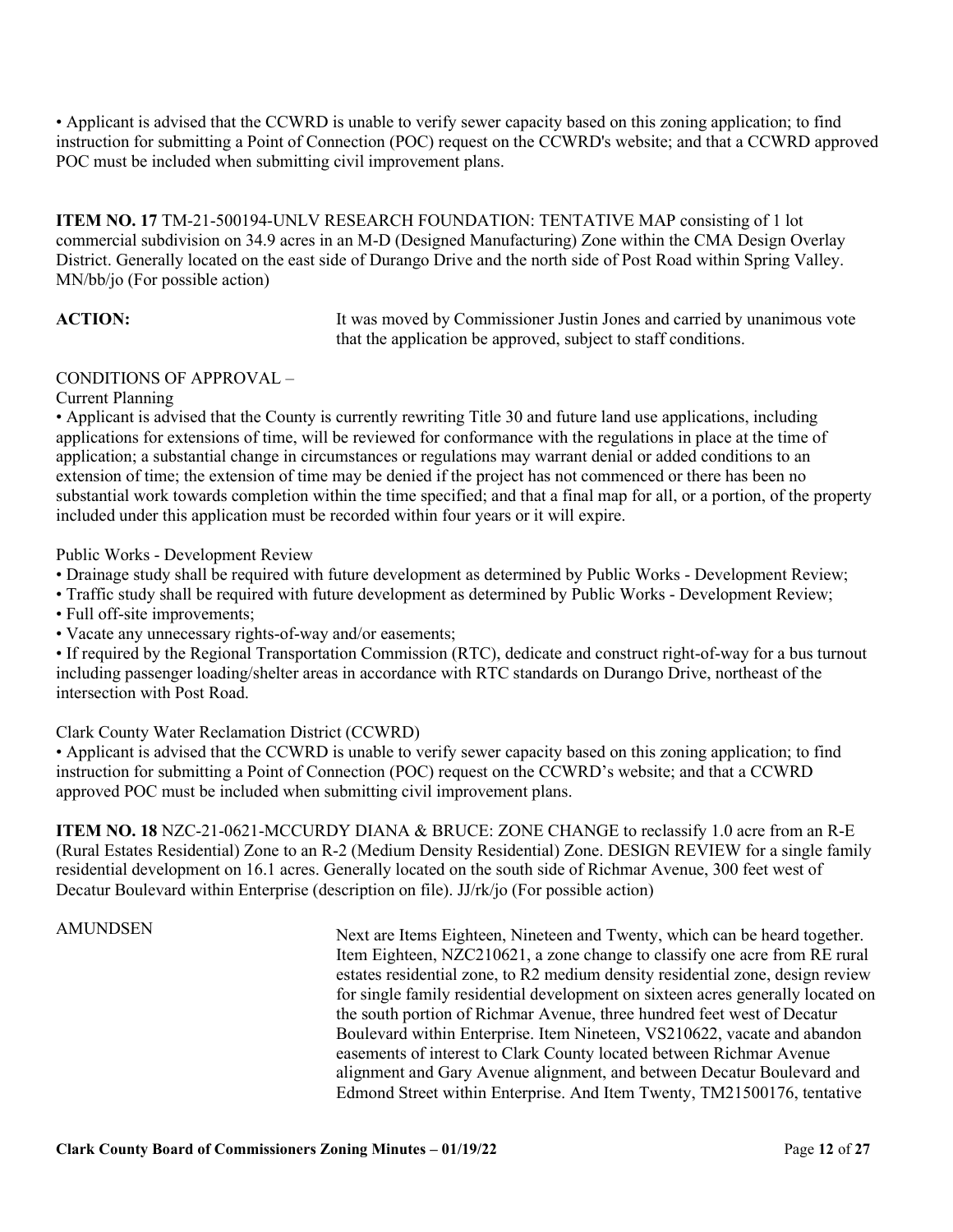AMUNDSEN map consisting of fifty-six residential lots and common lots on six point - on a six-point six-acre portion of an approved single family residential development on sixteen point one acres. In addition, Commissioners, on both Items Eighteen and Twenty, we - we request that the Board replace Bullet Point Number One under Public Works with "provide an egress point on Richmar Avenue."

GIBSON Thank you. Mr. Gronauer, good morning.

BOB GRONAUER Good morning, Mr. Chairman and Commissioners. My name is Bob Gronauer, Nineteen Eighty Festival Plaza Drive. I'm here representing KB Home in this matter. Um - if I could get your attention to the overhead. Um - maybe I could jog your memory on this piece of property. Um - in July of last year – um - I was representing KB Home on this matter, and we came in with an R2 – uh - Zone Change Application. Uh - this is Decatur. This is Gary located here. This is Richmar. And we have Edmond Street located here. One of the - the items of discussion, as the item was approved, was about the buffering issue about this acre piece of property that we made representations on behalf of KB Home at that time that we were entering into a contract to purchase the home. There was a lot of debate. Um - there was a condition on there that's – uh - basically stated that if we did not purchase that property, we had to come in with larger lots to buffer the individual lot. Um - as represented back in July, we told you with the site plan that – uh - it was KB's commitment to come in and purchase the property. Um - they're moving forward with that purchase, as I speak to you today, with respect to this non-conforming zone change. Uh - so the nonconforming zone change is a portion of this. Uh - I think it comes out to about, excuse me, point nine three acres of property. Initially, when I was here in July, this was the site plan itself that was – uh - approved subsequent to the additional condition that required, I believe it was a minimum seventy-five hundred square foot lots adjacent to the lot itself. Since that time and it - when we were at the hearing, I don't know if I n - initially submitted or showed you the plan that we're coming in with. This is not the - the plan that we had, but this is essentially the –  $um$  – plan that we've come up with. Um - as you can see here, re - main ingress and egress is gonna be off of Edmond Street. Uh we did put, we were asked and we did put an egress, which is located here – uh – additional – uh - egress out here on Richmar because if you also recall, one of the conditions that the Commissioner – uh - required us to do is pave – uh this area and this – uh - this location in here to Richmar so it comes out to Decatur itself. So, this is  $a - uh$  - non-conforming zone change – uh - for R2 for this portion in this area, but as we represented back in  $July - uh - we$  are here with – uh - purchasing this – uh - additional parcel. And more importantly, not only do it, did we now just add not only ingress and egress here, but we're taking egress out here on Richmar, which will come out to – uh - Decatur. Uh - so the staff's – uh - added conditions in there is what we would ask you to approve the application for.

**GIBSON** 

**GIBSON** 

Thank you, Mr. Gronauer. This is a public hearing, and we're at this point ready to take any comment or testimony that anyone here would offer. Please come forward, state your name, spell your last name, and – uh - remember that there's a three-minute limit to your comments.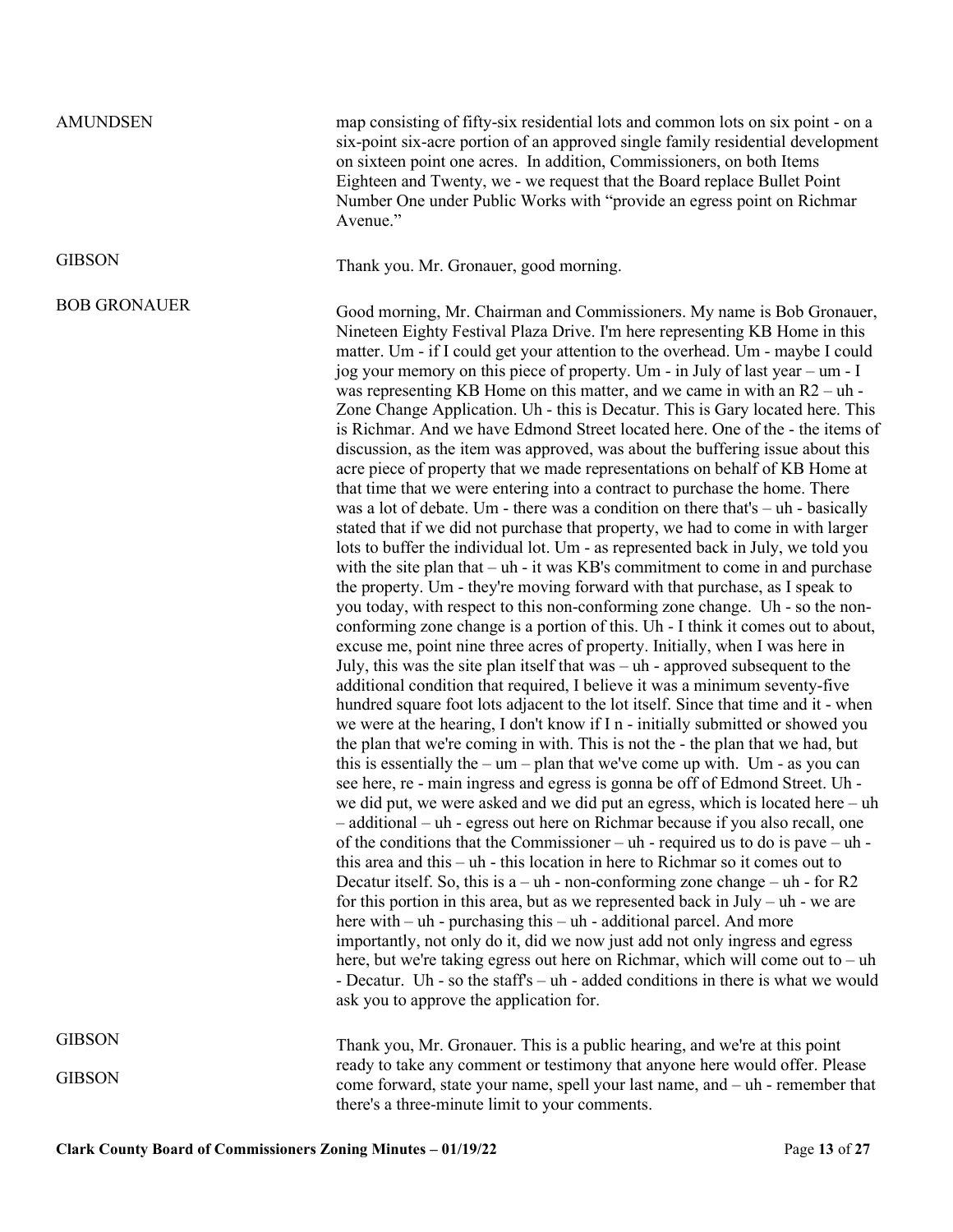HOLLY SPEIRS

SPEIRS

ARNOLD Tom Arnold, A-R-N-O-L-D, Fifty-Four Fifty West Serene Avenue. Um we've had extensive discussions about this project – uh - both at Enterprise Town Board and at the Planning Commission. Um - I think we can be relatively short here. What's important, I think, certainly as  $-$  as  $-$  uh residents that live here is that these projects are all coming in on top of one another. Uh - in it, this is a - a Pulte project that was approved with a single point of ingress and egress on – uh - a sixty foot right of way, Edmond. This is the project that Mr. Gronauer is here for the applicant for KB Homes. And as you can see, we've got over three hundred homes and probably six to seven hundred cars that potentially would be trying to enter a small residential street. This, by the way, on this line is where the RNP starts. So, the only concerns we had - we really have tried to be reasonable and to not trying to take away density from the developer. They're about making money and providing housing, and we understand that and trying to work with them. So, the - there were two conditions that came out of – uh - both the Town Board and the – um - and the Planning Board that were extremely important to us. And I think one and a half is being offered, so we may only be talking about half a condition. One was that since these lots are gonna be so very, very narrow –  $um$  - there will be –  $um - if - if$  you could put a driveway anywhere, there could be virtually no on-street parking in the project, which would then potentially spill parking into the - into the development. So, one of the conditions was that the driveways be paired, that they be, as lots are adjacent to each other, that the driveways are side by side. Is that agreeable – um - Mr. Gronauer, to the applicant? Is that ... he - he's not gonna respond to me. Um - so that was one condition. And the other condition is that we try to alleviate some of the – um - you know, some of the traffic on Edmar by having a point at the ingress and egress on Richmar. The road is gonna be paved. The density is seven point nine per acre. They're picking up eleven lots by the addition of the McCurdy acre. And so rather than lose one and have ten, if they had nine, they could provide ingress and egress. One of the biggest arguments that was presented to me was, well, the Board of County Commission didn't require anything like that of  $-$  of  $-$  uh - Pulte on this project, so why should we do it? So anyway, my - my request is that we not amend the - the p - the condition and that it - it require both a point of ingress and egress on Richmar, and pair driveways to maximize on-street parking, and it would have the residents' support.

GIBSON Thank you. Is there anyone else who wishes to comment?

Holly Speirs, Nine One Eight Zero Mohawk. Um - just want to give a vote of confidence for Tom. This is - we've discussed this as neighbors and - and we  $all - um - agree there's - with - um - his - his notes there. I did want to take a$ little bit of time here. I had just- uh - talked to some people, and the – um - one of the justifications here says that there will not be substantial adverse effects on public facilities. I just spoke to somebody about their child that's in – um the high school there, Desert Oasis High School. She says that her child does not go to the restroom the whole day because of the overcrowding in that high school, and that of the bullying and the other things that - that go on with overcrowding like that. So, I don't know why this is passed over. It's just not the schools and the - you know – the - the police and the traffic and the ... it's n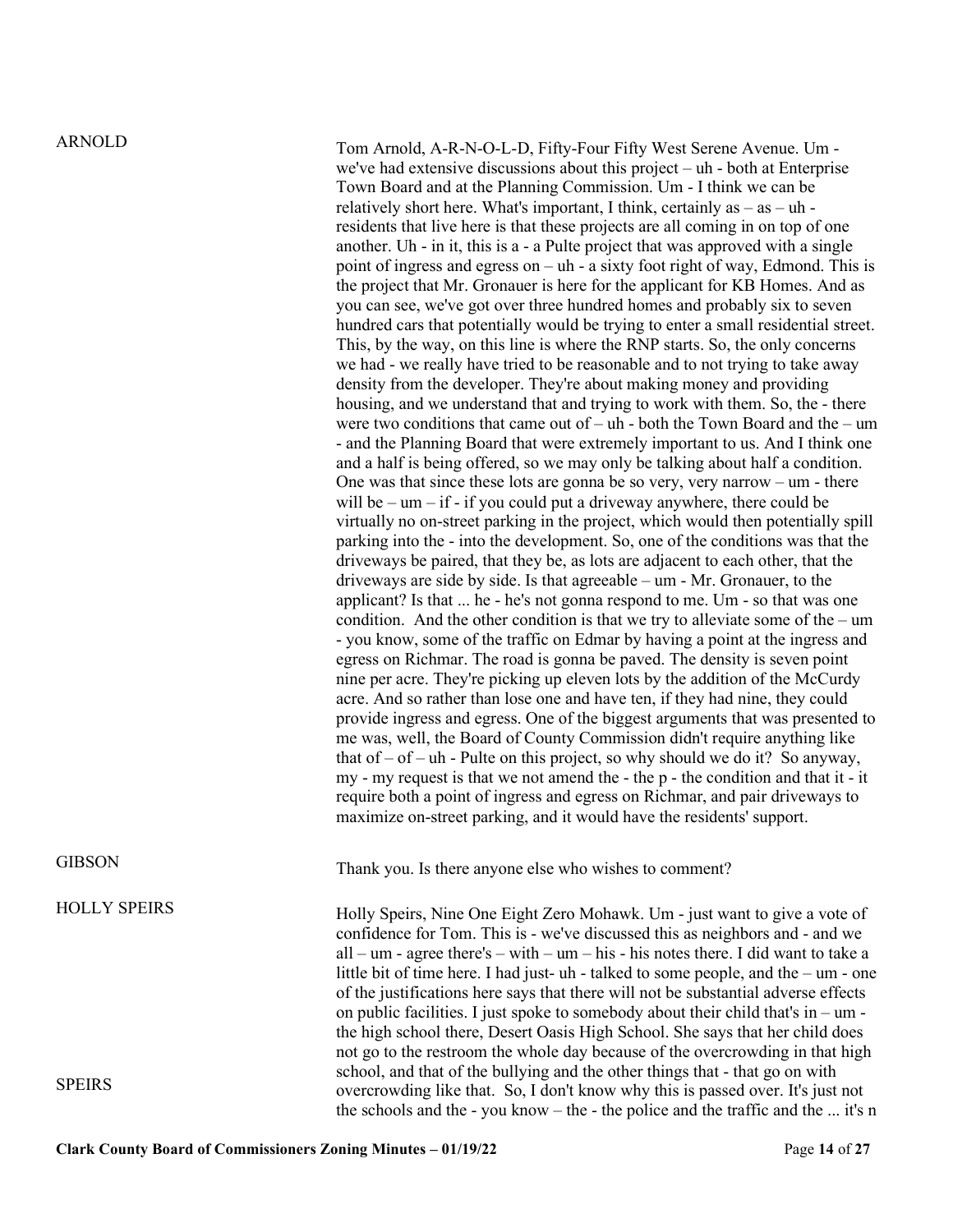|                 | - it's not all that, it's all together. It compounds ea - each other. And everything<br>below Silverado Ranch is being developed right now. So, we're dealing with<br>those potential homes that are not part of this. You know, we're not talking<br>about that. We're talking about those, this one p - plot and where it's next to the<br>other one. And that in it - in and of itself is gonna generate a very<br>compounding. So, $I - I$ - I'm really concerned that these things are not taken<br>into consideration, that they're $not - um - that - that$ that the - the real-life human<br>aspect of overcrowding in the schools is really not taken into effect here, and<br>that we're - we're going, "Well, that's CCSD's problem," or, "That's the Public<br>Works' problem," or, no - no. It's our problem. Y - you guys are approving<br>these things and the - there, it's important to take a look at that. And I really<br>appreciate all the time that you spend. I know that the - there is, this is just one<br>t - this is important to me, right. It's just one thing. But for you guys, it's big<br>and huge, and I appreciate all that you do. We seriously $ap - uh$ - appreciate<br>our Commissioners. Thank you very much. |
|-----------------|---------------------------------------------------------------------------------------------------------------------------------------------------------------------------------------------------------------------------------------------------------------------------------------------------------------------------------------------------------------------------------------------------------------------------------------------------------------------------------------------------------------------------------------------------------------------------------------------------------------------------------------------------------------------------------------------------------------------------------------------------------------------------------------------------------------------------------------------------------------------------------------------------------------------------------------------------------------------------------------------------------------------------------------------------------------------------------------------------------------------------------------------------------------------------------------------------------------------------------------------------------|
| <b>GIBSON</b>   | Thank you, ma'am. Is there anyone else who wishes to- to testify today on this<br>item?                                                                                                                                                                                                                                                                                                                                                                                                                                                                                                                                                                                                                                                                                                                                                                                                                                                                                                                                                                                                                                                                                                                                                                 |
| HANINE JARAYSAH | Hi, my name is $-\uh$ - Hanine Jaraysah.                                                                                                                                                                                                                                                                                                                                                                                                                                                                                                                                                                                                                                                                                                                                                                                                                                                                                                                                                                                                                                                                                                                                                                                                                |
| <b>GIBSON</b>   | We - you're gonna have to almost eat that microphone for us to hear you, so.                                                                                                                                                                                                                                                                                                                                                                                                                                                                                                                                                                                                                                                                                                                                                                                                                                                                                                                                                                                                                                                                                                                                                                            |
| <b>JARAYSAH</b> | Hi, my name is Hanine Jaraysah. I actually live at 90 -                                                                                                                                                                                                                                                                                                                                                                                                                                                                                                                                                                                                                                                                                                                                                                                                                                                                                                                                                                                                                                                                                                                                                                                                 |
| <b>GIBSON</b>   | Please spell us - spell for us your last-                                                                                                                                                                                                                                                                                                                                                                                                                                                                                                                                                                                                                                                                                                                                                                                                                                                                                                                                                                                                                                                                                                                                                                                                               |
| <b>JARAYSAH</b> | Uh - J-A-R-A-Y-S-A-H. And I live at Ninety Eighty-Four Mountain Lakes<br>Avenue. And – um - this lot is right in my backyard, like – um - the wall is –<br>uh - short, so I can see the whole lot. And I took pictures. I don't know if this is<br>gonna show on this screen, but - um - if you look closely right here, that's the<br>lot. That's the lot -                                                                                                                                                                                                                                                                                                                                                                                                                                                                                                                                                                                                                                                                                                                                                                                                                                                                                            |
| <b>GIBSON</b>   | So, everything -                                                                                                                                                                                                                                                                                                                                                                                                                                                                                                                                                                                                                                                                                                                                                                                                                                                                                                                                                                                                                                                                                                                                                                                                                                        |
| <b>JARAYSAH</b> | Sorry.                                                                                                                                                                                                                                                                                                                                                                                                                                                                                                                                                                                                                                                                                                                                                                                                                                                                                                                                                                                                                                                                                                                                                                                                                                                  |
| <b>GIBSON</b>   | - everything you're saying needs to be said into the mic. Okay?                                                                                                                                                                                                                                                                                                                                                                                                                                                                                                                                                                                                                                                                                                                                                                                                                                                                                                                                                                                                                                                                                                                                                                                         |
| <b>JARAYSAH</b> | Yeah. Uh - so that's the lot that $-$ um - overlooks in my - in my house. And I<br>was wondering if $-$ uh - the builder is planning on, if - if they do go b - with it<br>- um - if they would make the wall higher, so it can give me my privacy that I<br>- I've had the whole time. Um.                                                                                                                                                                                                                                                                                                                                                                                                                                                                                                                                                                                                                                                                                                                                                                                                                                                                                                                                                             |
| <b>GIBSON</b>   | Okay.                                                                                                                                                                                                                                                                                                                                                                                                                                                                                                                                                                                                                                                                                                                                                                                                                                                                                                                                                                                                                                                                                                                                                                                                                                                   |
| <b>JARAYSAH</b> | That was my concern, is that $-$ um - my privacy's gonna be taken away with<br>this development.                                                                                                                                                                                                                                                                                                                                                                                                                                                                                                                                                                                                                                                                                                                                                                                                                                                                                                                                                                                                                                                                                                                                                        |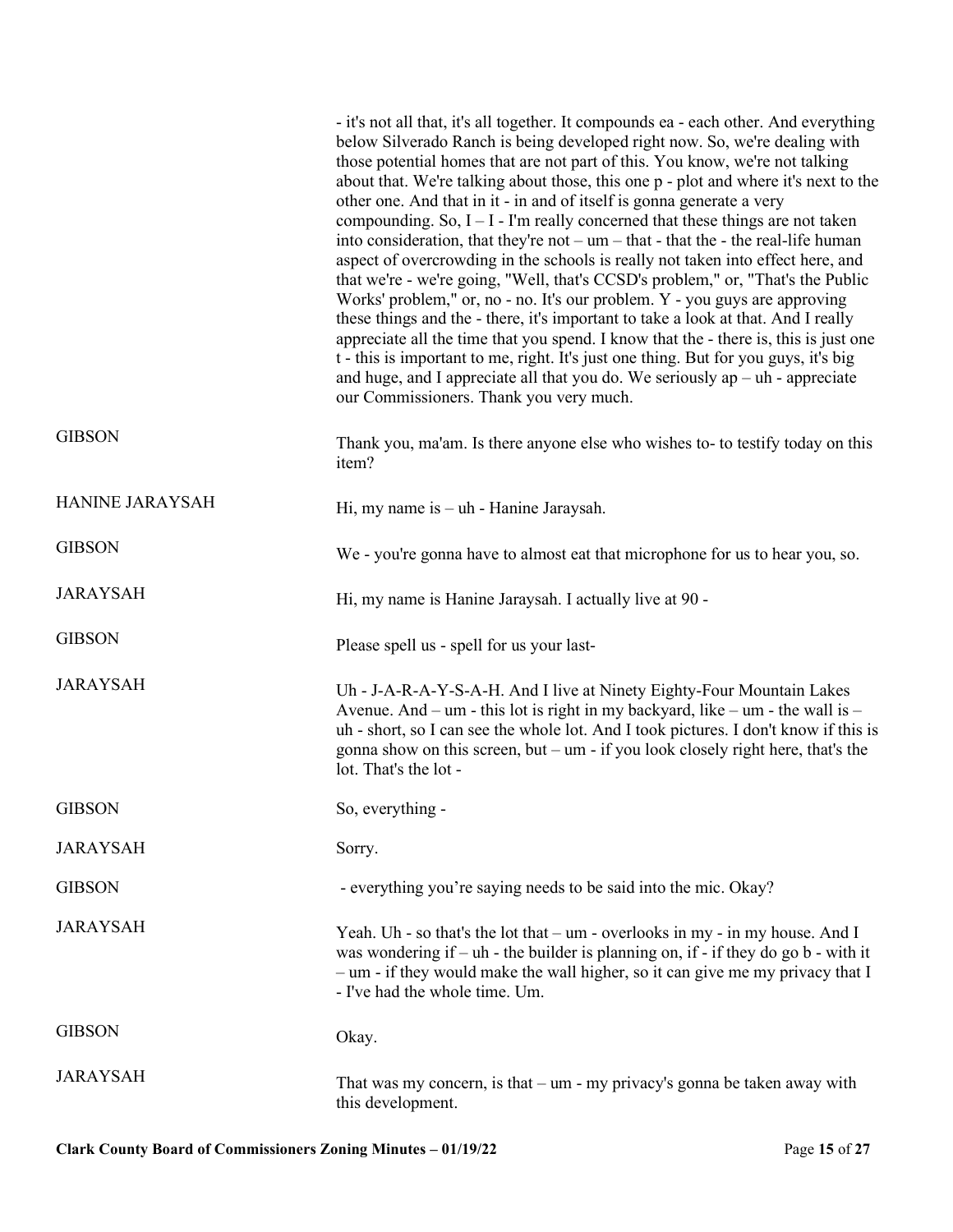| <b>GIBSON</b>   | All right.                                                                                                                                                                                                                                                                                                                                                                                                        |
|-----------------|-------------------------------------------------------------------------------------------------------------------------------------------------------------------------------------------------------------------------------------------------------------------------------------------------------------------------------------------------------------------------------------------------------------------|
| <b>JARAYSAH</b> | Thank you.                                                                                                                                                                                                                                                                                                                                                                                                        |
| <b>GIBSON</b>   | Thank you very much.                                                                                                                                                                                                                                                                                                                                                                                              |
| <b>JARAYSAH</b> | Thank you.                                                                                                                                                                                                                                                                                                                                                                                                        |
| <b>GIBSON</b>   | Is there anyone else who wishes to speak on this item? There being no one,<br>then the public hearing is closed. Commissioner Jones?                                                                                                                                                                                                                                                                              |
| <b>JONES</b>    | Uh - thank you Mr. Chairman. Um $-$ uh - Mr. Gronauer, can you address a<br>couple of the concerns that came up first? With regards to the paired<br>driveways, is it – uh - is it the applicant's – $um - uh$ - acceptance of that<br>condition?                                                                                                                                                                 |
| <b>GRONAUER</b> | Uh - no, sir. We - we have to have these $-$ um $-$ uh - designed a certain way for<br>the driveways itself. You have utilities that you have to $-$ um - also take into<br>consideration. So, it's not as easy as - um - from a layman, just saying, "Let's<br>just do that this - this way to pair them," because you have utilities and other<br>considerations you gotta deal with in - in designing the lot. |
| <b>JONES</b>    | Ms. Amundsen?                                                                                                                                                                                                                                                                                                                                                                                                     |
| <b>AMUNDSEN</b> | $Um - this - that condition that notes every two drivers shall be adjacent to$<br>lots - on lots to maximize street parking was a Planning Commission – um -<br>condition, and we've heard nothing from the applicant requesting that be<br>changed.                                                                                                                                                              |
| <b>JONES</b>    | And it was my understanding that was acceptable.                                                                                                                                                                                                                                                                                                                                                                  |
| <b>GRONAUER</b> | Okay. W - yeah, one second.                                                                                                                                                                                                                                                                                                                                                                                       |
| <b>JONES</b>    | Mm-hmm.                                                                                                                                                                                                                                                                                                                                                                                                           |
| <b>GRONAUER</b> | Let me -                                                                                                                                                                                                                                                                                                                                                                                                          |
| <b>GIBSON</b>   | There really should be three style lots to maximize street parking.                                                                                                                                                                                                                                                                                                                                               |
| <b>GRONAUER</b> | Yeah. Uh - my understanding is where possible, we're gonna be - we're gonna<br>be able to line that up that way, where it's possible.                                                                                                                                                                                                                                                                             |
|                 |                                                                                                                                                                                                                                                                                                                                                                                                                   |
| <b>JONES</b>    | Okay. What does that mean?                                                                                                                                                                                                                                                                                                                                                                                        |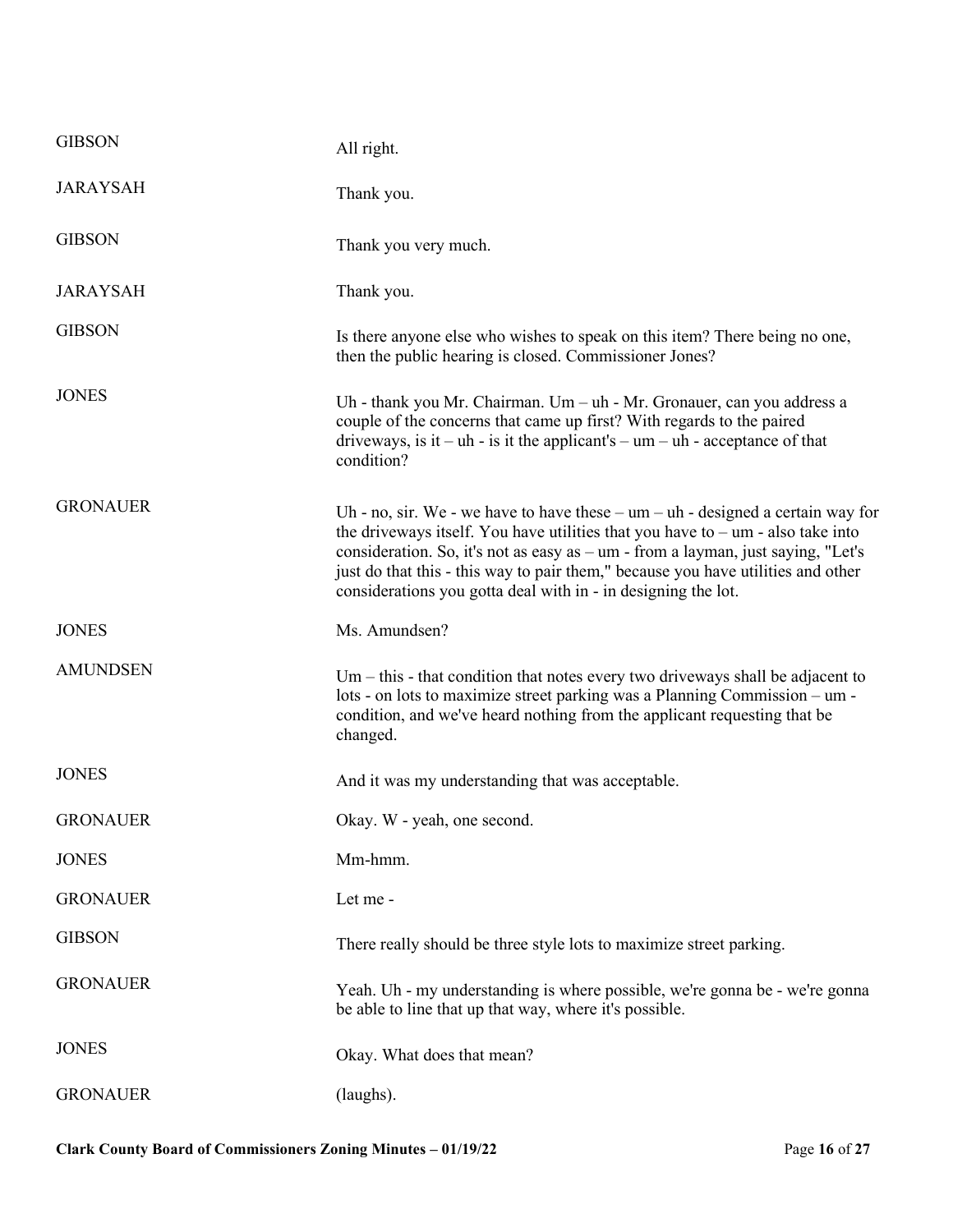| <b>JONES</b>            | (laughs) Sorry.                                                                                                                                                                                                                                                                                                                                                                                                 |
|-------------------------|-----------------------------------------------------------------------------------------------------------------------------------------------------------------------------------------------------------------------------------------------------------------------------------------------------------------------------------------------------------------------------------------------------------------|
| <b>GRONAUER</b>         | We will do it unless - $uh - I$ - from an engineering or utility purpose that we're<br>unable to do that.                                                                                                                                                                                                                                                                                                       |
| <b>JONES</b>            | Ms. Amundsen, does that work?                                                                                                                                                                                                                                                                                                                                                                                   |
| <b>AMUNDSEN</b>         | Then we would have to modify the out $-$ the $-$ um - condition because the<br>condition is very clear that they have to do that. So $-$ um - maybe add, unless,<br>um, engineering justifies otherwise, or something to that effect. But then they<br>have to prove to us every single time that if there is $a - a - \text{um}$ - deviation from<br>this condition, why they've deviated from that condition. |
| <b>JONES</b>            | Okay.                                                                                                                                                                                                                                                                                                                                                                                                           |
| <b>GRONAUER</b>         | That's fine.                                                                                                                                                                                                                                                                                                                                                                                                    |
| <b>JONES</b>            | Acceptable?                                                                                                                                                                                                                                                                                                                                                                                                     |
| <b>GRONAUER</b>         | Yep.                                                                                                                                                                                                                                                                                                                                                                                                            |
| <b>JONES</b>            | All right. With regards to the concern that was raised with regards to wall<br>height, I - I'm a little bit confused by - by that request because what's currently<br>before the Commission, there's no neighbors $-$ um - for what the applicant is<br>here on. So, I don't - I don't know if you can address that.                                                                                            |
| <b>GRONAUER</b>         | Yeah. I - I was gonna address it. That's the reason why I put this up here.                                                                                                                                                                                                                                                                                                                                     |
| <b>JONES</b>            | Yeah.                                                                                                                                                                                                                                                                                                                                                                                                           |
| <b>GRONAUER</b>         | As you can see in this area, this is Decatur. Uh - we have Richmar, we have<br>Edmond, and we have Gary. So, we are not adjacent to any residential. Um -<br>your, I guess kitty corner on the corner of Richmar and Edmond, and kitty<br>corner down here off of Edmond and Gary is about the only - uh - existing<br>residential that we would be nearby.                                                     |
| <b>JONES</b>            | Okay. And with regards to the ingress, egress $-$ uh - issue, I'm gonna ask $-$ uh -<br>Mr. Papazian to comment on that.                                                                                                                                                                                                                                                                                        |
| <b>ANTONIO PAPAZIAN</b> | Thank you, Commissioner. Uh - just by adding an additional egress $-\mathbf{uh}$ -<br>point off of Richmar, they should see equal – uh - distribution of traffic. So, it<br>will alleviate a lot of the traffic $-$ um - from the entrance point of the two<br>subdivisions, just by adding the egress point.                                                                                                   |
| <b>JONES</b>            | Okay. But in terms of the ingress $-\text{uh}$ - my understanding was that you had                                                                                                                                                                                                                                                                                                                              |
| <b>JONES</b>            | concerns about the throat depth that would be required-                                                                                                                                                                                                                                                                                                                                                         |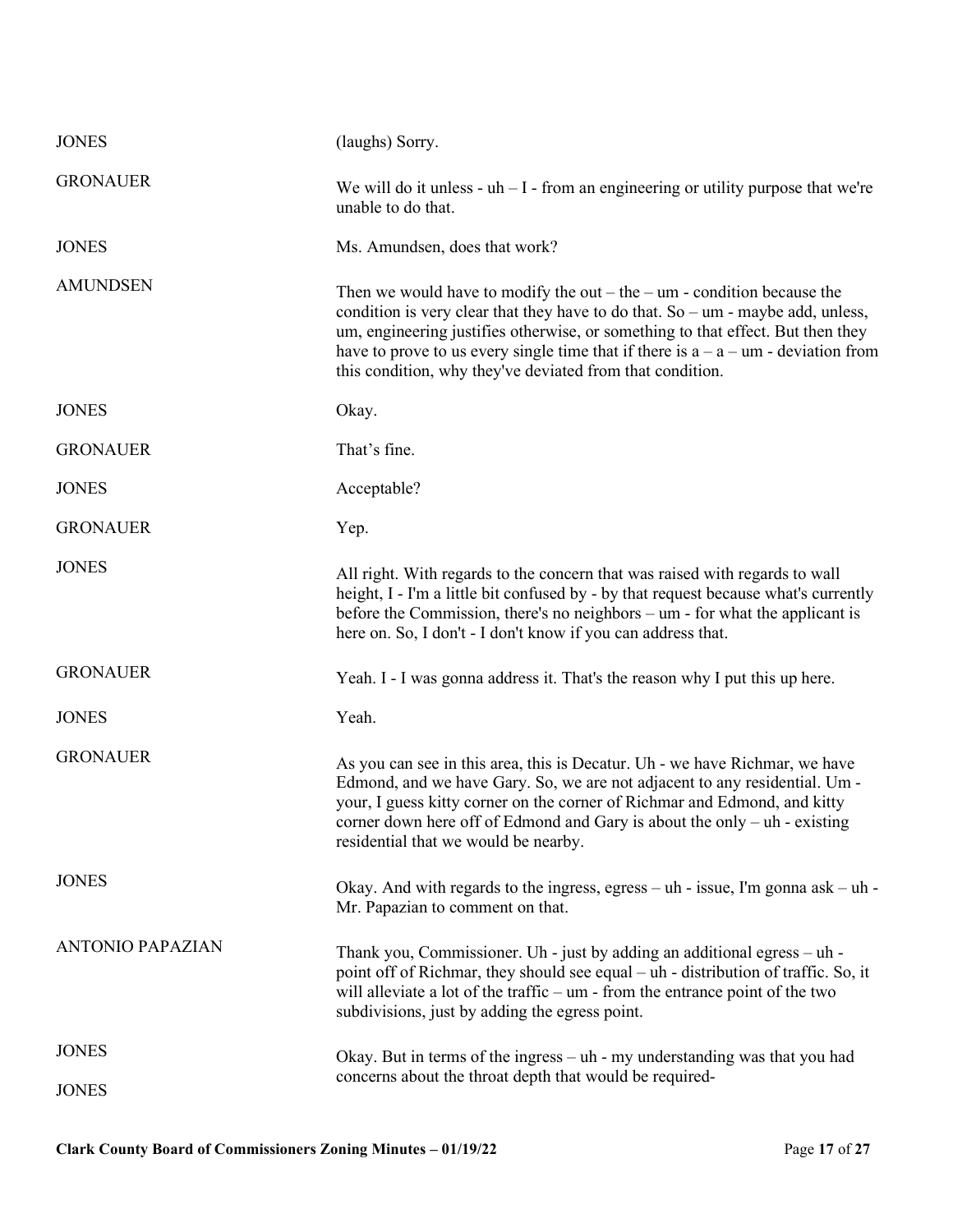| <b>PAPAZIAN</b> | $Corr -$                                                                                                                                                                                                                                                                                                                                                                                                                                                                                                                                                                                                                                                                                                                                                                                                |
|-----------------|---------------------------------------------------------------------------------------------------------------------------------------------------------------------------------------------------------------------------------------------------------------------------------------------------------------------------------------------------------------------------------------------------------------------------------------------------------------------------------------------------------------------------------------------------------------------------------------------------------------------------------------------------------------------------------------------------------------------------------------------------------------------------------------------------------|
| <b>JONES</b>    | - and stacking, et cetera.                                                                                                                                                                                                                                                                                                                                                                                                                                                                                                                                                                                                                                                                                                                                                                              |
| <b>PAPAZIAN</b> | Correct. If – uh - they'd have to redesign their subdivision if – uh - we required<br>that ingress off of Richmar. They'd probably lose a couple of lots, but they will<br>not meet. The - they'll have multiple waivers to try and meet our standards. I -<br>if they don't meet our standards, there – sorry - they'll have multiple waivers.                                                                                                                                                                                                                                                                                                                                                                                                                                                         |
| <b>JONES</b>    | Okay. So, it wouldn't just be losing a lot, as I understand it?                                                                                                                                                                                                                                                                                                                                                                                                                                                                                                                                                                                                                                                                                                                                         |
| <b>PAPAZIAN</b> | Probably more than a lot.                                                                                                                                                                                                                                                                                                                                                                                                                                                                                                                                                                                                                                                                                                                                                                               |
| <b>JONES</b>    | Okay.                                                                                                                                                                                                                                                                                                                                                                                                                                                                                                                                                                                                                                                                                                                                                                                                   |
| <b>PAPAZIAN</b> | It's probably two or three.                                                                                                                                                                                                                                                                                                                                                                                                                                                                                                                                                                                                                                                                                                                                                                             |
| <b>JONES</b>    | All right. With that $-$ um $-$ I would go ahead and move for approval of agenda<br>Item Number - Numbers Eighteen, Nineteen, and Twenty – uh - with the<br>conditions that – uh - were accepted here today, spelled out Ms. Amundsen<br>with regards to - uh - the, um, shared driveways. Uh - the condition with<br>regards to egress will be modified from what the Planning Commission<br>recommended due to the concerns from Public Works. Uh - just so the<br>neighbors know, that was not something that KB wanted. It was something I<br>insisted on over their objections, and I'm glad to hear that they're accepting the<br>egress point. Um - so it will include that condition. And with that, I'll - I'll - uh<br>- move for Eighteen, Nineteen, and Twenty subject to those conditions. |
| <b>GIBSON</b>   | Commissioner Jones' motion is on the floor. Any discussion on that motion?<br>Please vote. The motion passes.                                                                                                                                                                                                                                                                                                                                                                                                                                                                                                                                                                                                                                                                                           |
| <b>GRONAUER</b> | Thank you.                                                                                                                                                                                                                                                                                                                                                                                                                                                                                                                                                                                                                                                                                                                                                                                              |
| <b>ACTION:</b>  | It was moved by Commissioner Justin Jones and carried by unanimous vote<br>that the applications for Item Numbers Eighteen, Nineteen, and Twenty be<br>approved, subject to staff conditions and additional conditions read into the<br>record.                                                                                                                                                                                                                                                                                                                                                                                                                                                                                                                                                         |

# CONDITIONS OF APPROVAL –

Current Planning

• Resolution of Intent to complete in four years;

• Every two driveways shall be adjacent on lots to maximize street parking, unless engineering conditions make it impossible to comply;

• Enter into a standard development agreement prior to any permits or subdivision mapping in order to provide fairshare contribution toward public infrastructure necessary to provide service because of the lack of necessary public services in the area;

• Certificate of Occupancy and/or business license shall not be issued without final zoning inspection.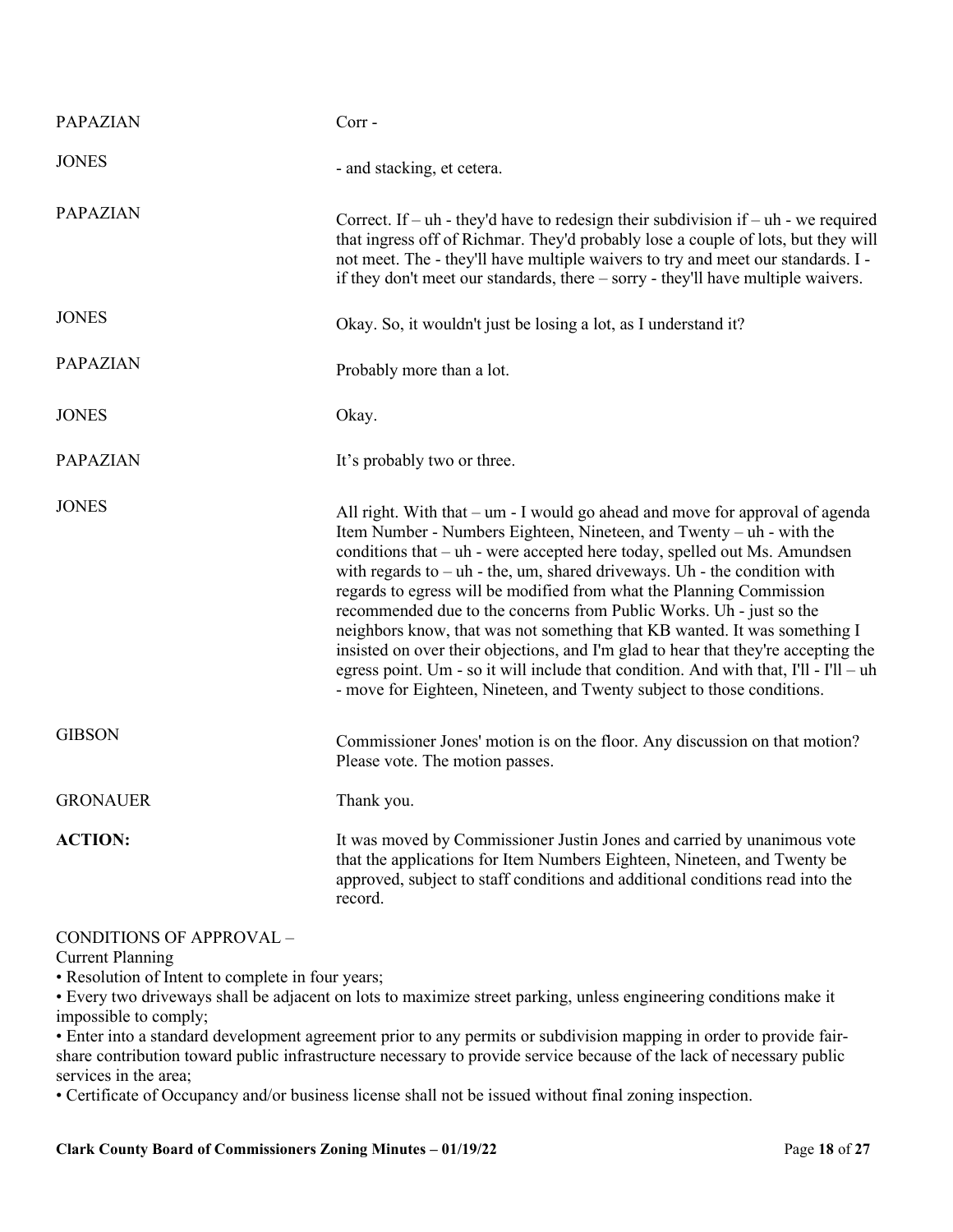• Applicant is advised that the County is currently rewriting Title 30 and future land use applications, including applications for extensions of time, will be reviewed for conformance with the regulations in place at the time of application; a new application for a nonconforming zone boundary amendment may be required in the event the building program and/or conditions of the subject application are proposed to be modified in the future; a substantial change in circumstances or regulations may warrant denial or added conditions to an extension of time; and that the extension of time may be denied if the project has not commenced or there has been no substantial work towards completion within the time specified.

Public Works - Development Review

- Provide an egress point on Richmar Avenue;
- Work with Public Works Traffic Division for traffic calming solutions (including stop signs, crosswalks, etc.);
- Drainage study and compliance;
- Traffic study and compliance;
- Full off-site improvements;

• Right-of-way dedication to include 30 feet for Gary Avenue with a portion of an elbow at Hauck Street, 30 feet for Edmond Street, 30 feet for Richmar Avenue, five additional feet to the back of curb for Decatur Boulevard, and associated spandrels;

- Coordinate with Public Works Design Division for the Decatur Boulevard improvement project;
- Dedicate any necessary right-of-way and easements for the Decatur Boulevard improvement project;
- 30 days to submit a Separate Document to the Map Team for the required right-of-way dedications and any
- corresponding easements for any collector street or larger and for the Decatur Boulevard improvement project;

• 90 days to record required right-of-way dedications and any corresponding easements for any collector street or larger and for the Decatur Boulevard improvement project;

• All other right-of-way and easement dedications to record with the subdivision map.

• Applicant is advised that the installation of detached sidewalks will require dedication to back of curb and granting necessary easements for utilities, pedestrian access, streetlights, and traffic control.

# Department of Aviation

• Applicant is advised that issuing a stand-alone noise disclosure statement to the purchaser or renter of each residential unit in the proposed development and to forward the completed and recorded noise disclosure statements to the Department of Aviation's Noise Office is strongly encouraged; that the Federal Aviation Administration will no longer approve remedial noise mitigation measures for incompatible development impacted by aircraft operations which was constructed after October 1, 1998; and that funds will not be available in the future should the residents wish to have their buildings purchased or soundproofed.

Southern Nevada Health District (SNHD) - Septic

• Applicant is advised that there is an active septic permit on APN 176-24-801-002; to connect to municipal sewer and remove the septic system in accordance with Section 17 of the SNHD Regulations Governing Individual Sewage Disposal Systems and Liquid Waste Management; and to submit documentation to SNHD showing that the system has been properly removed.

# Clark County Water Reclamation District (CCWRD)

• Applicant is advised that a Point of Connection (POC) request has been completed for this project; to email sewerlocation@cleanwaterteam.com and reference POC Tracking #0392- 2020 to obtain your POC exhibit; and that flow contributions exceeding CCWRD estimates may require another POC analysis.

**ITEM NO. 19** VS-21-0622-MCCURDY DIANA & BRUCE: VACATE AND ABANDON easements of interest to Clark County located between Richmar Avenue (alignment) and Gary Avenue (alignment), and between Decatur Boulevard and Edmond Street within Enterprise (description on file). JJ/rk/jo (For possible action)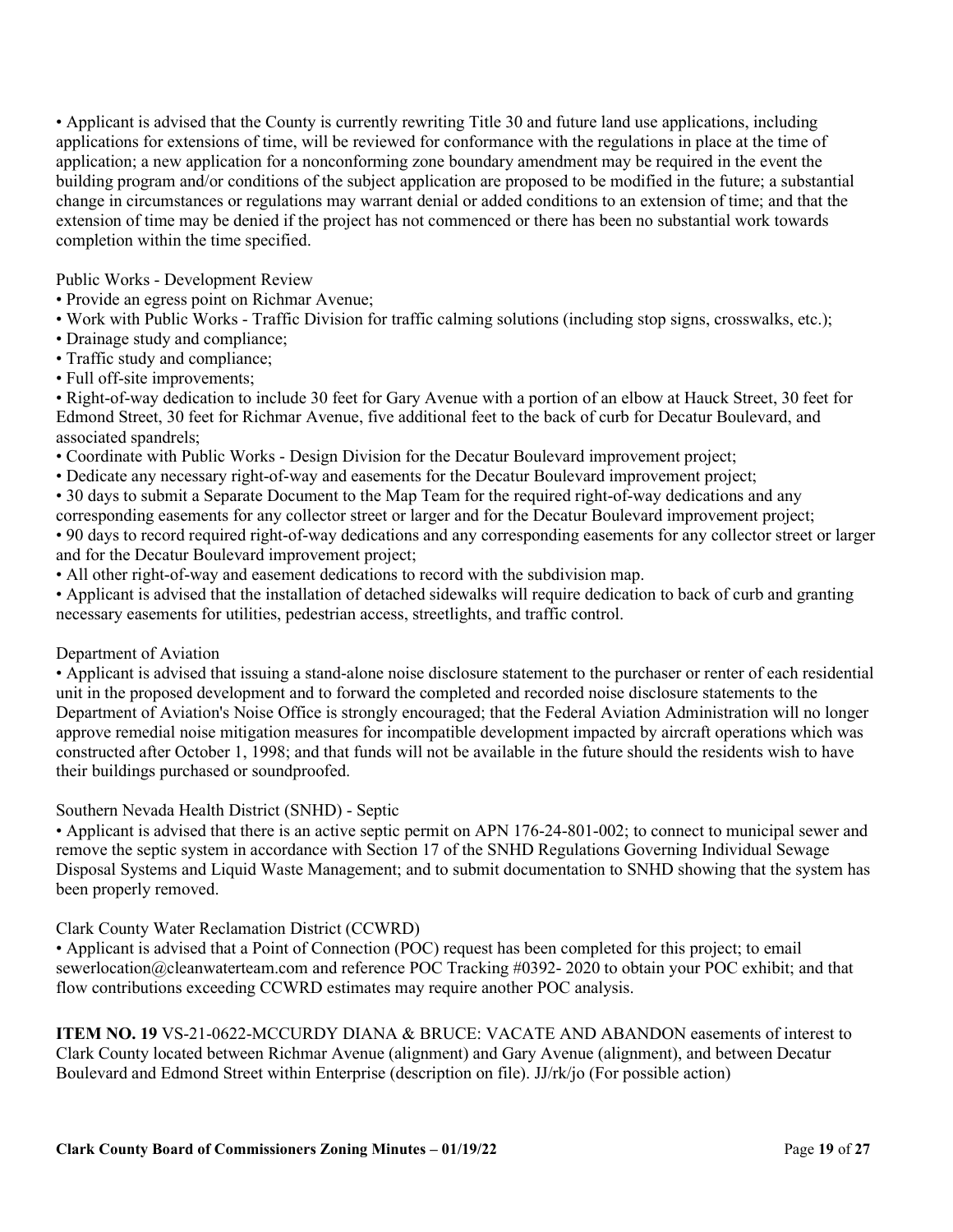**ACTION:** It was moved by Commissioner Justin Jones and carried by unanimous vote that the applications for Item Numbers Eighteen, Nineteen, and Twenty be approved, subject to staff conditions and additional conditions read into the record.

### CONDITIONS OF APPROVAL –

Current Planning

• Satisfy utility companies' requirements.

• Applicant is advised that the County is currently rewriting Title 30 and future land use applications, including applications for extensions of time, will be reviewed for conformance with the regulations in place at the time of application; a substantial change in circumstances or regulations may warrant denial or added conditions to an extension of time; the extension of time may be denied if the project has not commenced or there has been no substantial work towards completion within the time specified; and that the recording of the order of vacation in the Office of the County Recorder must be completed within two years of the approval date or the application will expire.

### Public Works - Development Review

• Right-of-way dedication to include 30 feet for Gary Avenue with a portion of an elbow at Hauck Street, 30 feet for Edmond Street, 30 feet for Richmar Avenue, five additional feet to the back of curb for Decatur Boulevard, and associated spandrels;

• 30 days to submit a Separate Document to the Map Team for the required right-of-way dedications and any corresponding easements for any collector street or larger;

• 90 days to record required right-of-way dedications and any corresponding easements for any collector street or larger;

• All other right-of-way and easement dedications to record with the subdivision map;

• Vacation to be recordable prior to building permit issuance or applicable map submittal;

• Revise legal description, if necessary, prior to recording.

• Applicant is advised that the installation of detached sidewalks will require dedication to back of curb and granting necessary easements for utilities, pedestrian access, streetlights, and traffic control.

**ITEM NO. 20** TM-21-500176-MCCURDY DIANA & BRUCE: TENTATIVE MAP consisting of 56 residential lots and common lots on a 6.6 acre portion of an approved single family residential development on 16.1 acres in an R-2 (Medium Density Residential) Zone. Generally located on the south side of Richmar Avenue, 300 feet west of Decatur Boulevard within Enterprise. JJ/rk/jo (For possible action)

ACTION: It was moved by Commissioner Justin Jones and carried by unanimous vote that the applications for Item Numbers Eighteen, Nineteen, and Twenty be approved, subject to staff conditions and additional conditions read into the record.

### CONDITIONS OF APPROVAL –

Current Planning

• Every two driveways shall be adjacent on lots to maximize street parking, unless engineering conditions make it impossible to comply.

• Applicant is advised that the County is currently rewriting Title 30 and future land use applications, including applications for extensions of time, will be reviewed for conformance with the regulations in place at the time of application; a substantial change in circumstances or regulations may warrant denial or added conditions to an extension of time; the extension of time may be denied if the project has not commenced or there has been no substantial work towards completion within the time specified; and that a final map for all, or a portion, of the property included under this application must be recorded within four years or it will expire.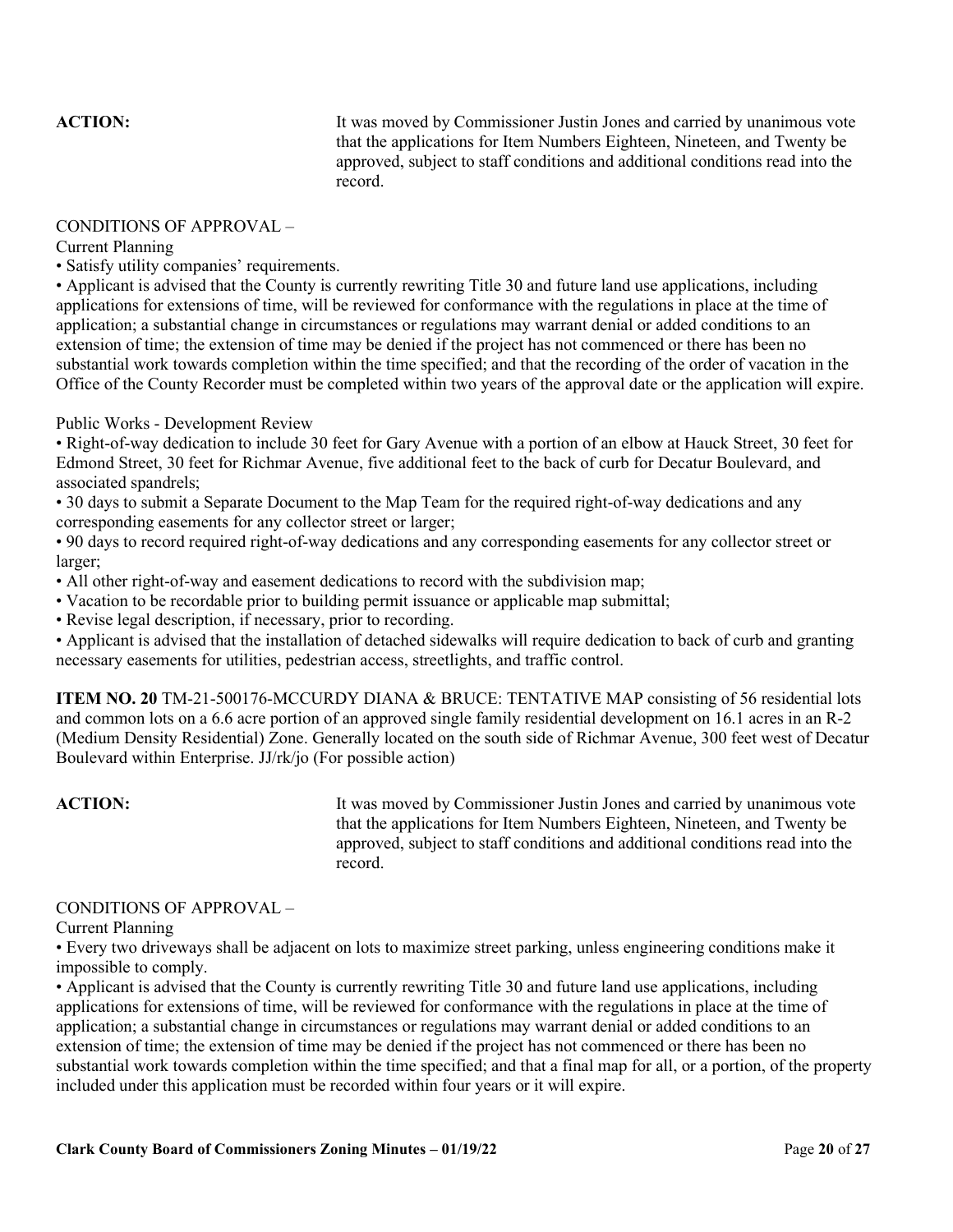Public Works - Development Review

• Provide an egress point on Richmar Avenue;

- Work with Public Works Traffic Division for traffic calming solutions (including stop signs, crosswalks, etc.);
- Drainage study and compliance;
- Traffic study and compliance;
- Full off-site improvements;

• Right-of-way dedication to include 30 feet for Gary Avenue with a portion of an elbow at Hauck Street, 30 feet for Edmond Street, 30 feet for Richmar Avenue, five additional feet to the back of curb for Decatur Boulevard, and associated spandrels;

- Coordinate with Public Works Design Division for the Decatur Boulevard improvement project;
- Dedicate any necessary right-of-way and easements for the Decatur Boulevard improvement project;
- 30 days to submit a Separate Document to the Map Team for the required right-of-way dedications and any
- corresponding easements for any collector street or larger and for the Decatur Boulevard improvement project;

• 90 days to record required right-of-way dedications and any corresponding easements for any collector street or larger and for the Decatur Boulevard improvement project;

• All other right-of-way and easement dedications to record with the subdivision map.

• Applicant is advised that the installation of detached sidewalks will require dedication to back of curb and granting necessary easements for utilities, pedestrian access, streetlights, and traffic control.

Current Planning Division – Addressing

- Private streets shall have approved street names and suffixes;
- Approved street name list from the Combined Fire Communications Center shall be provided.

### Department of Aviation

• Applicant is advised that issuing a stand-alone noise disclosure statement to the purchaser or renter of each residential unit in the proposed development and to forward the completed and recorded noise disclosure statements to the Department of Aviation's Noise Office is strongly encouraged; that the Federal Aviation Administration will no longer approve remedial noise mitigation measures for incompatible development impacted by aircraft operations which was constructed after October 1, 1998; and that funds will not be available in the future should the residents wish to have their buildings purchased or soundproofed.

Clark County Water Reclamation District (CCWRD)

• Applicant is advised that a Point of Connection (POC) request has been completed for this project; to email sewerlocation@cleanwaterteam.com and reference POC Tracking #0392- 2020 to obtain your POC exhibit; and that flow contributions exceeding CCWRD estimates may require another POC analysis.

**ITEM NO. 21** NZC-21-0639-CM BOULDER 1-674, LLC: ZONE CHANGE to reclassify 9.2 acres from a C-2 (General Commercial) Zone to an R-4 (Multiple Family Residential - High Density) Zone. WAIVER OF DEVELOPMENT STANDARDS to increase building height. DESIGN REVIEWS for the following: 1) multiple family residential development; and 2) finished grade. Generally located on the northeast side of Boulder Highway, 1,000 feet northwest of Gibson Road within Whitney (description on file). JG/jt/jo (For possible action)

ACTION: It was moved by Commissioner Justin Jones and carried by unanimous vote that the application be approved, subject to staff conditions.

### CONDITIONS OF APPROVAL –

Current Planning

- Resolution of Intent to complete in three years;
- Install external security cameras and work with Metro to link the cameras with their system (if required by Metro);
- A credit check and background check shall be performed on all renters prior to entering into a lease;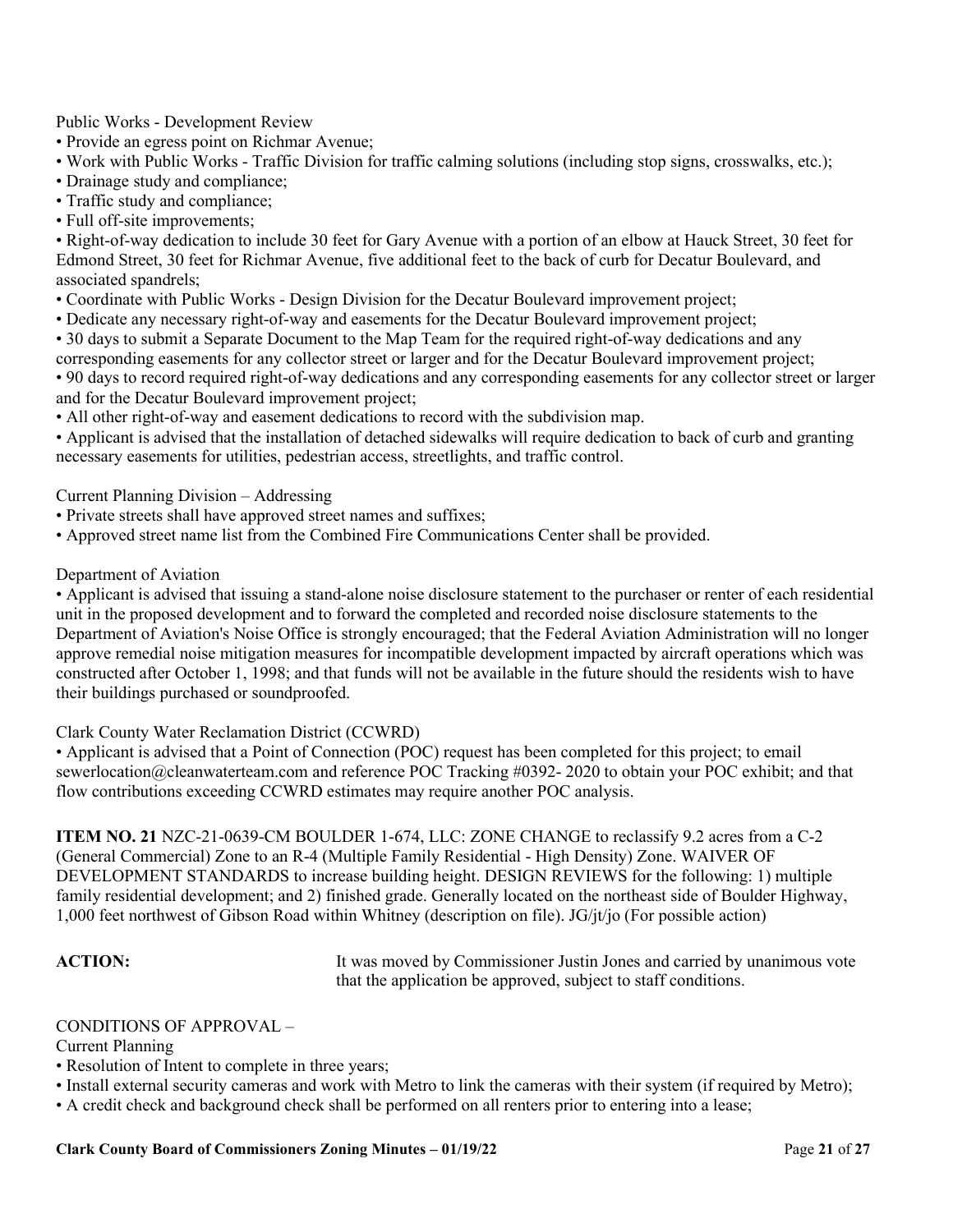• Certificate of Occupancy and/or business license shall not be issued without final zoning inspection.

• Applicant is advised that the County is currently rewriting Title 30 and future land use applications, including applications for extensions of time, will be reviewed for conformance with the regulations in place at the time of application; a new application for a nonconforming zone boundary amendment may be required in the event the building program and/or conditions of the subject application are proposed to be modified in the future; a substantial change in circumstances or regulations may warrant denial or added conditions to an extension of time; and that the extension of time may be denied if the project has not commenced or there has been no substantial work towards completion within the time specified.

Public Works - Development Review

• Drainage study and compliance;

• Drainage study must demonstrate that the proposed grade elevation differences outside that allowed by Section 30.32.040(a)(9) are needed to mitigate drainage through the site;

- Traffic study and compliance;
- Nevada Department of Transportation approval.

• Applicant is advised that approval of this application will not prevent Public Works from requiring an alternate design to meet Clark County Code, Title 30, or previous land use approvals.

### Department of Aviation

• Applicant is advised that issuing a stand-alone noise disclosure statement to the purchaser or renter of each residential unit in the proposed development and to forward the completed and recorded noise disclosure statements to the Department of Aviation's Noise Office is strongly encouraged; that the Federal Aviation Administration will no longer approve remedial noise mitigation measures for incompatible development impacted by aircraft operations which was constructed after October 1, 1998; and that funds will not be available in the future should the residents wish to have their buildings purchased or soundproofed.

Clark County Water Reclamation District (CCWRD)

• Applicant is advised that a Point of Connection (POC) request has been completed for this project; to email sewerlocation@cleanwaterteam.com and reference POC Tracking #0306- 2021 to obtain your POC exhibit; and that flow contributions exceeding CCWRD estimates may require another POC analysis.

**ITEM NO. 22** ORD-21-900796: Conduct a public hearing on an ordinance to amend the official zoning map reclassifying certain properties as approved by the Board of County Commissioners through various zone change applications on October 20, 2021, November 3, 2021, and November 17, 2021 meetings. (For possible action)

**ACTION:** It was moved by Commissioner Justin Jones and carried by unanimous vote that the recommendation (including the adoption of Ordinance No. 4914) be approved.

**ITEM NO. 23** UC-21-0527-PEPPER LANE HOLDINGS, LLC: HOLDOVER USE PERMIT to allow a cannabis establishment (cultivation) in conjunction with an existing office/warehouse building on 0.5 acres in an M-D (Designed Manufacturing) (AE-60) Zone. Generally located on the south side of Pepper Lane, 461 feet west of Pecos Road within Paradise. JG/jor/jd (For possible action) (Held from December 22, 2021)

**ACTION:** Deleted from the agenda (held to the February 2, 2022, per the applicant). Applicant is advised that re-notification fess are required prior to this item being placed on the agenda.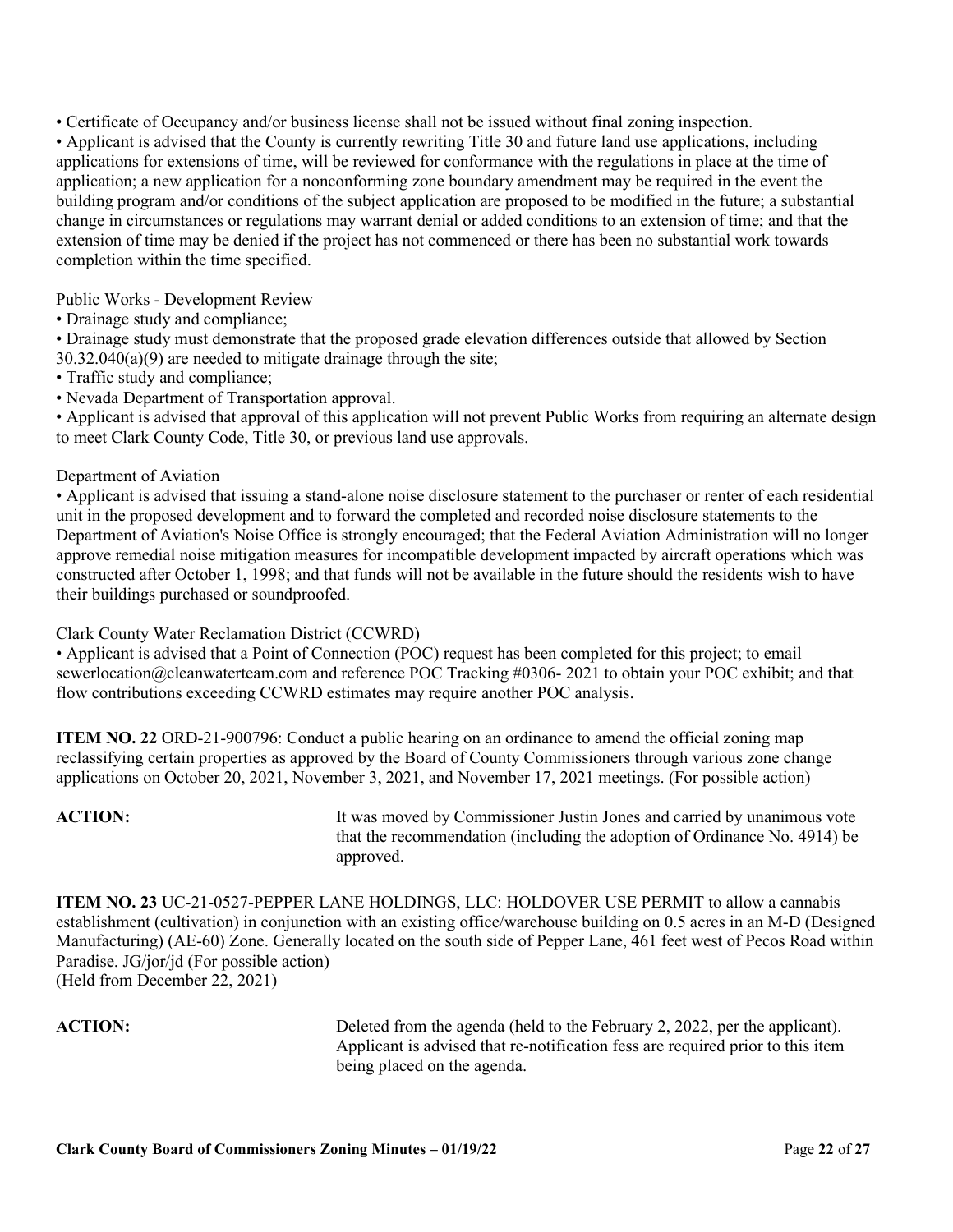**ITEM NO. 24** UC-21-0645-WORLD BUDDHISM ASSOCIATION HEADQUARTERS: HOLDOVER USE PERMITS for the following: 1) permit inherently dangerous exotic animals; and 2) recreational facility with accessory retail sales, restaurant, and on-premises consumption of alcohol. WAIVERS OF DEVELOPMENT STANDARDS for the following: 1) allow a use (recreational facility and exotic animals) not within a permanently enclosed building; 2) permit alternative architectural materials; 3) alternative landscaping; and 4) alternative standards for proposed temporary signs. DESIGN REVIEW for a recreational facility with inherently dangerous exotic animals consisting of a fabric structure (tent) and tiger sanctuary on a portion of 11.4 acres in an H-1 (Limited Resort and Apartment) Zone. Generally located on the east side of Paradise Road and the south side of Sahara Avenue within Winchester. TS/md/jo (For possible action) (Held from December 22, 2021.)

ACTION: Deleted from the agenda (held to the February 2, 2022 per the applicant; and withdraw without prejudice Use Permit Number One and the portion of the design review related to exotic animals; tiger sanctuary as shown on plans).

**ITEM NO. 25** VS-21-0684-GIVANT, DAWN & BURCO, KIM: VACATE AND ABANDON easements of interest to Clark County located between Pecos Road and Pearl Street and between Flamingo Road and Rochelle Avenue within Paradise (description on file). TS/nr/jo (For possible action)

**ACTION:** Deleted from the agenda (held to the February 2, 2022 per the applicant).

**ITEM NO. 26** 2WS-21-0683-GIVANT, DAWN & BURCO, KIM: WAIVERS OF DEVELOPMENT STANDARDS for the following: 1) wall height; and 2) off-site improvements (curb, gutter, sidewalk, streetlights, and partial paving). DESIGN REVIEWS for the following: 1) finished grade; 2) hammerhead street design; and 3) single family residential development on 6.4 acres in an R-1 (Single Family Residential) Zone. Generally located on the north side of Rochelle Avenue, 390 feet east of Pecos Road within Paradise. TS/nr/jo (For possible action)

**ACTION:** Deleted from the agenda (held to the February 2, 2022 per the applicant).

**ITEM NO. 27** TM-21-500192-GIVANT, DAWN & BURCO, KIM: TENTATIVE MAP consisting of 30 single family residential lots on 6.4 acres in an R-1 (Single Family Residential) Zone. Generally located on the north side of Rochelle Avenue, 390 feet east of Pecos Road within Paradise. TS/nr/jo (For possible action)

**ACTION:** Deleted from the agenda (held to the February 2, 2022 per the applicant).

**ITEM NO. 28** NZC-21-0624-WALKER AMBER RAE & SLENDER MANDY LYNN & LISA IRENE: ZONE CHANGE to reclassify 2.9 acres from an R-E (Rural Estates Residential) (AE-60) Zone to an R-3 (Multiple Family Residential) (AE-60) Zone. DESIGN REVIEW for a multiple family residential development. Generally located on the south side of Coran Lane, 135 feet west of Simmons Street within the Lone Mountain Planning Area (description on file). WM/al/jo (For possible action)

# AMUNDSEN Next is Item Twenty-Eight, NZC210624, zone change to a classified two point nine acres from an RE Rural Estates Residential AE60 Zone to an R3 Multiple Family Residential AE60 zone, design review for a multiple family residential development, generally located on the south side of Coran Lane, one hundred thirty-five feet west of Simmons Street within Lone Mountain. The Lone Mountain CAC recommended approval, as did the Planning Commission. GIBSON Ms. Lazovich?

**Clark County Board of Commissioners Zoning Minutes – 01/19/22** Page **23** of **27**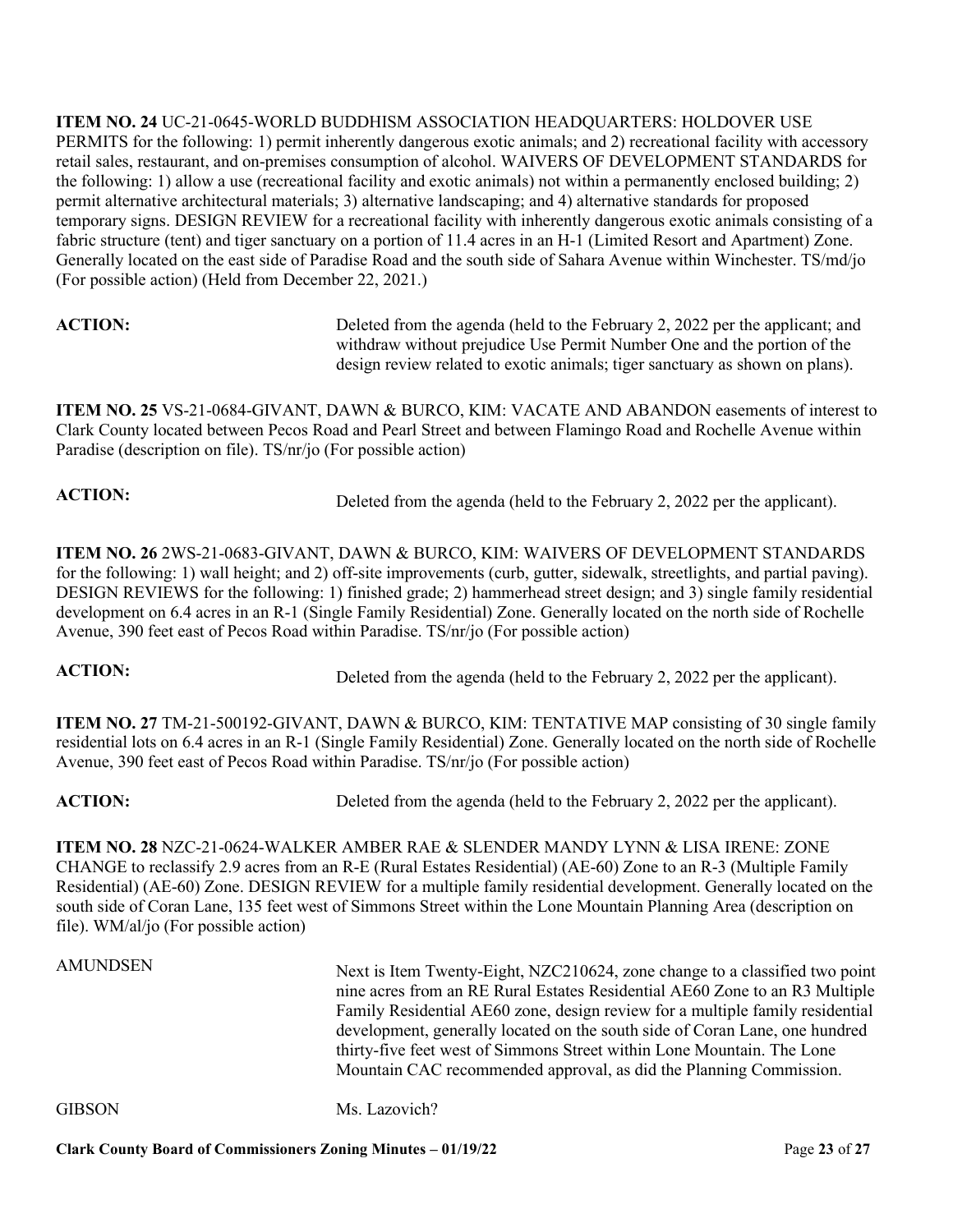JENNIFER LAZOVICH Good morning, Jennifer Lazovich, Nineteen Eighty Festival Plaza Drive, here today on behalf of the applicant. The location of the site is just south of Coran Lane. Um - this map is interesting because it does show you that the property in green are the County islands. This map shows you that – uh - predominantly the site is surrounded on the south, east, and west sides by a property that's located in the City of Las Vegas. All the colors – uh - reference the City of Las Vegas, and our site is located right there. This map shows you that – uh - north of Coran Lane is the City of North Las Vegas. Again, our site is shown in that – uh - area right in that location. We are proposing a non-conforming zone change to R3 for a multi-family project with Coran Lane – uh - on the north. Uh - we appreciate Town Board recommending approval of this project. Uh we did have an opportunity at the Planning Commission. A couple of neighbors came out who live to the west of this site on the other side of the school in the County island. So, we had an opportunity to go and meet with them, and we proposed some additional conditions, which I will loosely read into the record. I sent the exact language to your Planning Staff last week. But essentially, we would agree to put in an eight-foot-tall perimeter block wall on the east, west and south portion of the site, just so for  $-\text{um}$  - so you know what's going on on the Coran Lane side, because it is adjacent to a street. And in working with Metro, they like to have some visibility through the site. We would propose to use a wrought iron – uh - a wrought iron with pilasters along the Coran Lane side, just so that you could have some visibility into the site. The next condition is that the project will be gated. We're already showing the project to be gated, but the neighbors felt more comfortable with us adding that as a condition. Next – uh - install security cameras on the – uh - exterior of the site and work with Metro to coordinate those cameras, if required. And then finally, add palm trees within the entry area off of Coran Lane. This was something that – um – was - we specifically discussed with Commissioner McCurdy. So, with those additional conditions, we would ask for your approval of the project.

| <b>GIBSON</b>      | Does that complete your presentation?                                                                                                                                                                                                                                                                                                                                                                                                                                                    |
|--------------------|------------------------------------------------------------------------------------------------------------------------------------------------------------------------------------------------------------------------------------------------------------------------------------------------------------------------------------------------------------------------------------------------------------------------------------------------------------------------------------------|
| <b>LAZOVICH</b>    | Yes, thank you.                                                                                                                                                                                                                                                                                                                                                                                                                                                                          |
| <b>GIBSON</b>      | Is there anyone here who wishes to speak on this item? This is now a public<br>hearing, and it is open. It appears there is no one who wishes to speak on this<br>item. The public hearing is closed. Commissioner M - McCurdy.                                                                                                                                                                                                                                                          |
| WILLIAM MCCURDY II | Thank you, Mr. Chair – $uh$ - and thank you Miss Lazovich for, you know, the<br>$-$ um $-$ a - exorbitant amount of time that you spent on this project. I think that<br>you went over and beyond $-$ um $-$ to make sure that not only the residents were<br>$-$ um - pleased with the project, but also $-$ uh - everyone else who - who spoke<br>up. Uh - and with that being said, I move for approval $-$ uh - with the listed<br>recommendations – uh - to be included. Mr. Chair. |
| <b>GIBSON</b>      | Commissioner McCurdy has a motion on the floor. Is there any discussion on<br>the motion? Please cast your votes. The motion carries. Thank you.                                                                                                                                                                                                                                                                                                                                         |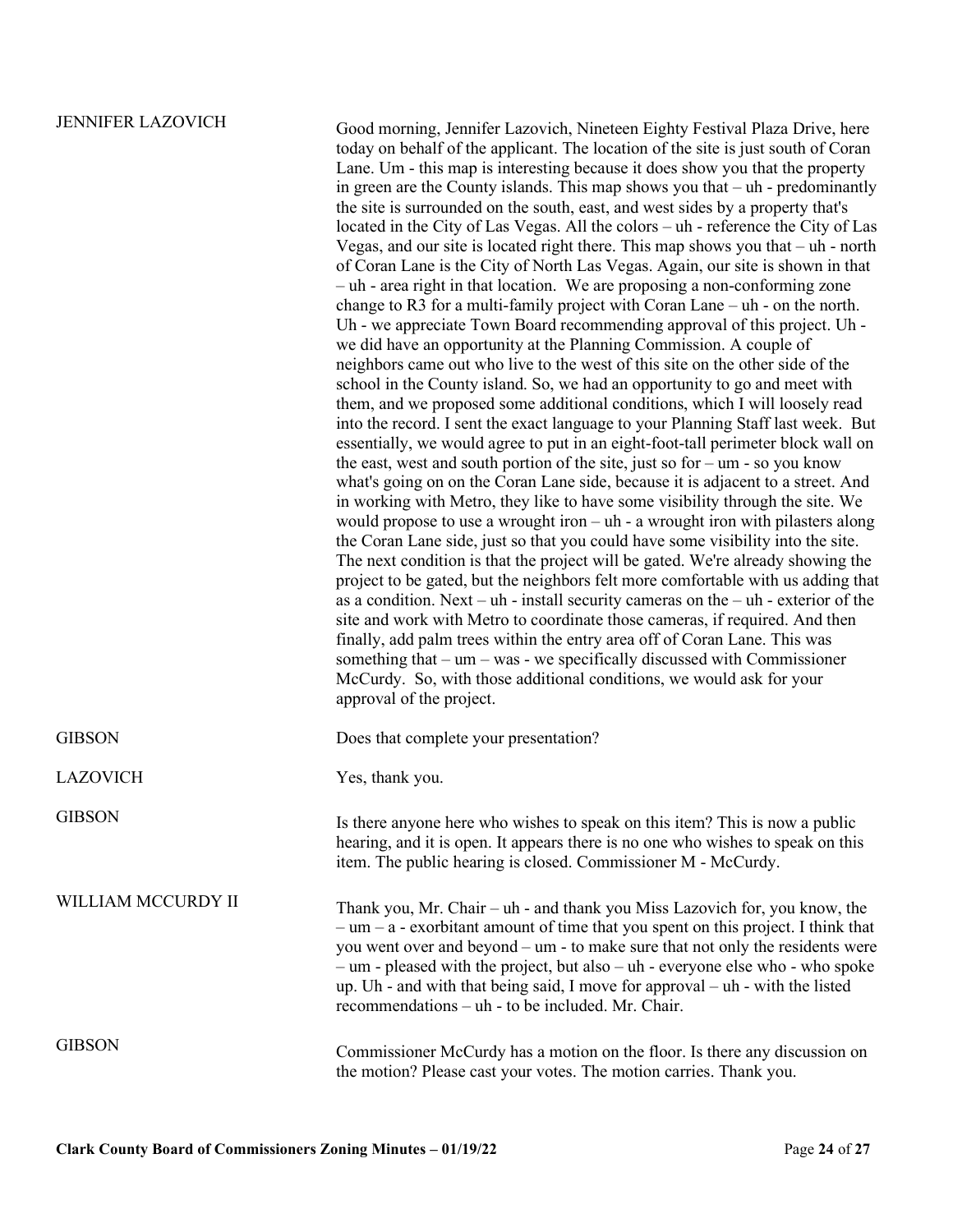# LAZOVICH Thank you.

**ACTION:** It was moved by Commissioner William McCurdy and carried by unanimous vote that the application be approved, subject to staff conditions.

# CONDITIONS OF APPROVAL –

Current Planning

- Resolution of Intent to complete in three years;
- Project will be gated;
- Eight foot tall perimeter block walls shall be installed on the east, west, and south;
- Install exterior security cameras and coordinate with Metro;
- Add palm trees within the entry area off Coran Lane;
- Certificate of Occupancy and/or business license shall not be issued without final zoning inspection.

• Applicant is advised that the County is currently rewriting Title 30 and future land use applications, including applications for extensions of time, will be reviewed for conformance with the regulations in place at the time of application; a new application for a nonconforming zone boundary amendment may be required in the event the building program and/or conditions of the subject application are proposed to be modified in the future; a substantial change in circumstances or regulations may warrant denial or added conditions to an extension of time; and that the extension of time may be denied if the project has not commenced or there has been no substantial work towards completion within the time specified.

Public Works - Development Review

- Drainage study and compliance;
- Traffic study and compliance;
- Full off-site improvements;
- Right-of-way dedication to include five feet for Coran Lane.

# Department of Aviation

• Applicant must record a stand-alone noise disclosure form against the land, and provide a copy of the recorded document to the Department of Aviation;

• Applicant must provide a copy of the recorded noise disclosure form to future buyers/renters, separate from other escrow documents, and provide a copy of the document to the Department of Aviation;

• Applicant must provide a map to future buyers/renters, as part of the noise disclosure notice, that highlights the project location and associated flight tracks, provided by the Department of Aviation when property sales/leases commence; • Incorporate an exterior to interior noise level reduction of 30 decibels into the building construction for the habitable space that exceeds 35 feet in height or 25 decibels into the building construction for the habitable space that is less than 35 feet in height.

• Applicant is advised that the Federal Aviation Administration will no longer approve remedial noise mitigation measures for incompatible development impacted by aircraft operations which was constructed after October 1, 1998; and that funds will not be available in the future should the residents wish to have their buildings purchased or soundproofed.

# Southern Nevada Health District (SNHD) - Septic

• Applicant is advised that there is an active septic permit on APN 139-20-301-004; to connect to municipal sewer and remove the septic system in accordance with Section 17 of the SNHD Regulations Governing Individual Sewage Disposal Systems and Liquid Waste Management; and to submit documentation to SNHD showing that the system has been properly removed.

# Clark County Water Reclamation District (CCWRD)

• Applicant is advised that this property is currently serviced by a septic system with regard to sewage disposal; this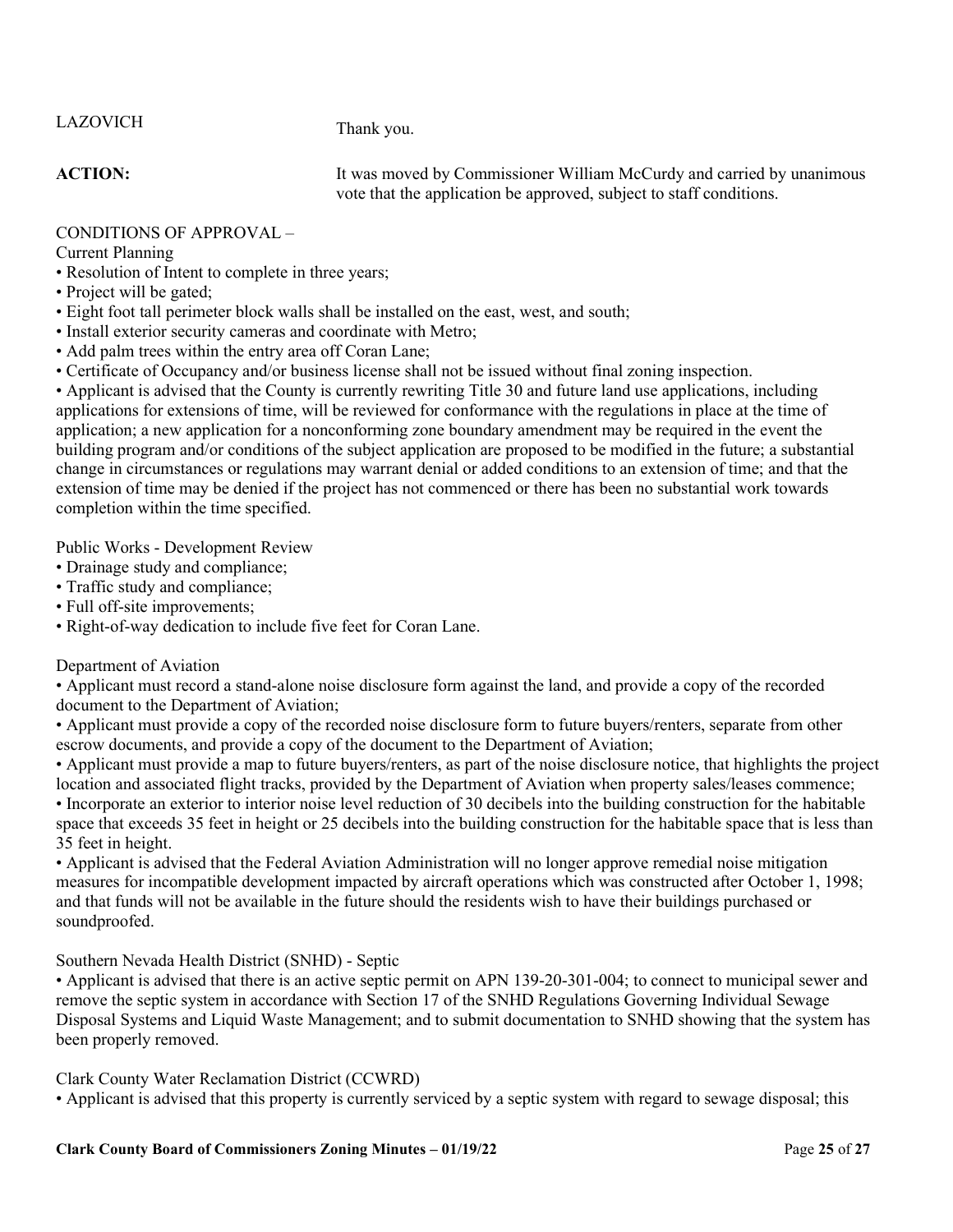system falls under the jurisdiction of the Southern Nevada Health District; this property is within 400 feet of City of Las Vegas public sanitary sewer; and for any sanitary sewer needs, applicant is advised to contact the City of Las Vegas.

**ITEM NO. 29** ORD-21-900826: Introduce an ordinance modifying Title 30 to allow an alternative housing option in specific multiple family zoning districts. (For possible action)

| <b>AMUNDSEN</b> | Next are ordinances for introduction. Item Twenty-Nine, Ordinance 21900826,<br>introduce an ordinance modifying Title Thirty to allow an alternative housing<br>option in s - specific multiple family zoning districts. Um - Commissioners,<br>before we set the public hearing for this, I just wanted you to know that this<br>went to the Planning Commission last night and the - and most of the<br>comments were related to making sure that there was sufficient open space,<br>that the design of the site $-\mathbf{u}$ - lent itself to keeping it up instead of going<br>downhill, and that sort of thing. So again, this would be on a case-by-case<br>basis, but I did want you to know that we did $-$ uh - present it to the Planning<br>Commission last night. So, we would request this be set for public hearing for<br>February Second, Twenty Twenty-Two. |
|-----------------|--------------------------------------------------------------------------------------------------------------------------------------------------------------------------------------------------------------------------------------------------------------------------------------------------------------------------------------------------------------------------------------------------------------------------------------------------------------------------------------------------------------------------------------------------------------------------------------------------------------------------------------------------------------------------------------------------------------------------------------------------------------------------------------------------------------------------------------------------------------------------------|
| <b>GIBSON</b>   | I'll introduce the ordinance and set the public hearing for February Twenty-<br>Second, Twenty -                                                                                                                                                                                                                                                                                                                                                                                                                                                                                                                                                                                                                                                                                                                                                                               |
| <b>AMUNDSEN</b> | February Second.                                                                                                                                                                                                                                                                                                                                                                                                                                                                                                                                                                                                                                                                                                                                                                                                                                                               |
| <b>GIBSON</b>   | February Second, Twenty Twenty-Two.                                                                                                                                                                                                                                                                                                                                                                                                                                                                                                                                                                                                                                                                                                                                                                                                                                            |

**ITEM NO. 30** ORD-21-900836: Introduce an ordinance to consider adoption of a Development Agreement with KB Home Las Vegas, Inc for a single-family residential subdivision (Edmond Street - Richmar Avenue) on 16.1 acres, generally located at the northwest corner of Decatur Boulevard and Gary Avenue within Enterprise. JJ/tk (For possible action)

| <b>AMUNDSEN</b>        | Um – Item Thirty, Ordinance 21900826 is a recommendation that you<br>introduce an ordinance to consider adoption of a development agreement with<br>KB Homes Las Vegas for a single-family residential subdivision, Edmond<br>Street and Richmar Avenue. We request this be set for public hearing for<br>February Second, Twenty Twenty-Two. |
|------------------------|-----------------------------------------------------------------------------------------------------------------------------------------------------------------------------------------------------------------------------------------------------------------------------------------------------------------------------------------------|
| <b>GIBSON</b>          | I'll introduce the ordinance and set the public hearing for February Second,<br>Twenty Twenty-Two.                                                                                                                                                                                                                                            |
| <b>PUBLIC COMMENTS</b> |                                                                                                                                                                                                                                                                                                                                               |
| <b>AMUNDSEN</b>        | And the last item is the last time for public comments.                                                                                                                                                                                                                                                                                       |
| <b>GIBSON</b>          | Is there anyone who wishes to speak $-\text{uh}$ - to this Board $-\text{uh}$ - this morning in<br>the second portion of our public comment? If so, we'd invite you to come<br>forward. It appears there are no - is no one, so we wish you a happy day and a<br>happy couple of weeks. This meeting's adjourned. Geez.                       |